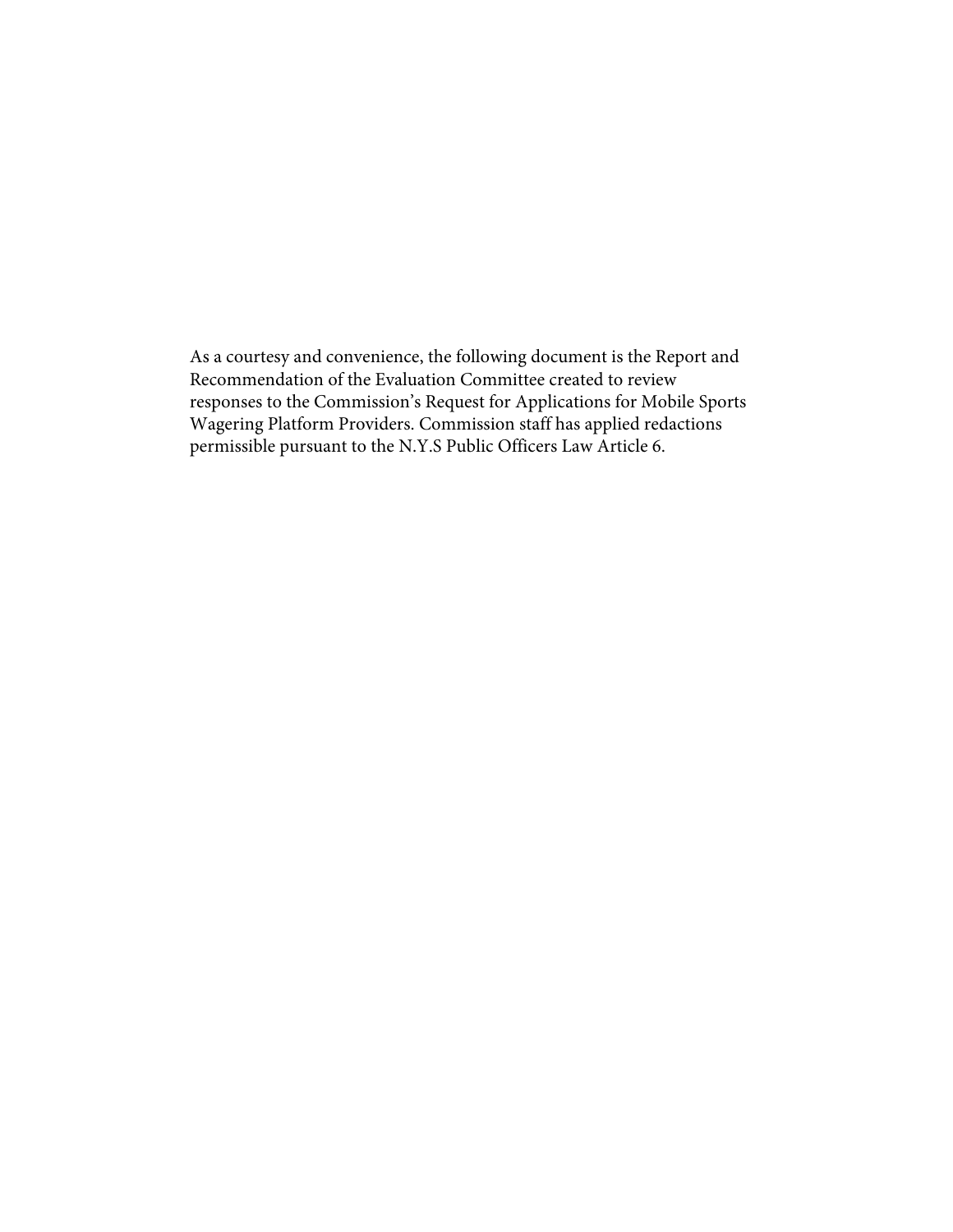**New York State Gaming Commission**

**Recommendation of License Award**

**FOR**

**Mobile Sports Wagering Platform Providers**

**November 1, 2021**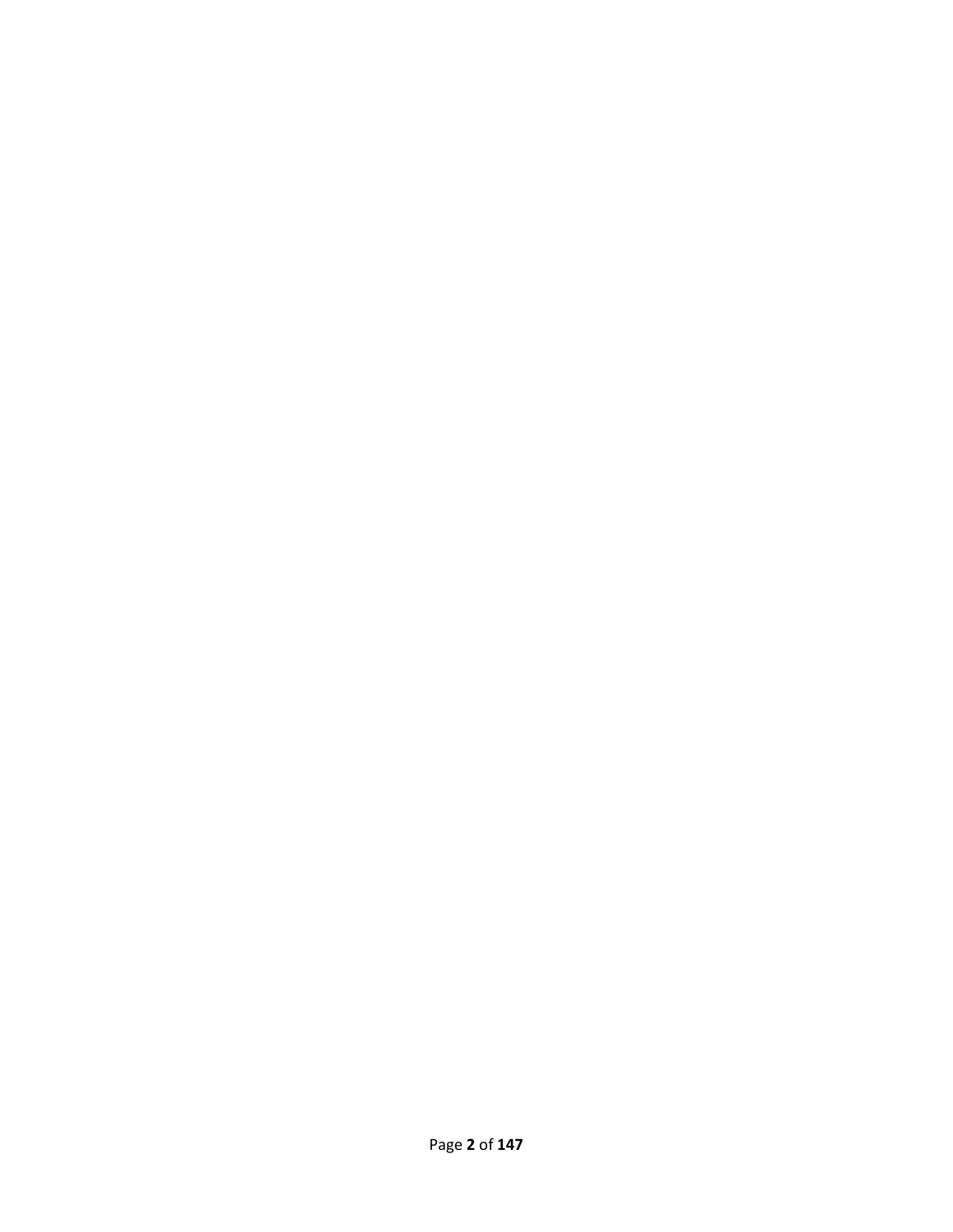# **Table of Contents**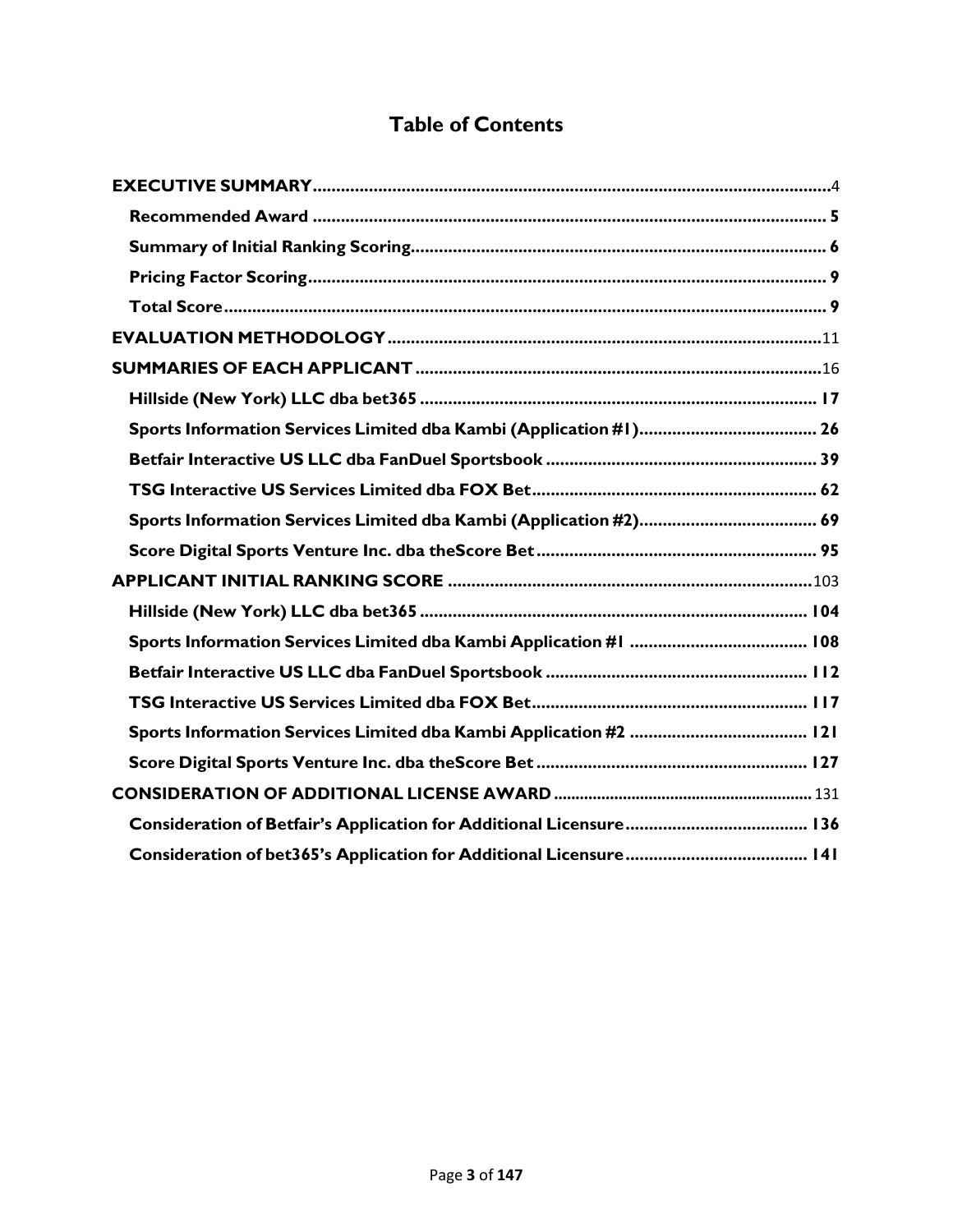#### **EXECUTIVE SUMMARY**

Chapter 59 of the Laws of 2021 amended PML Section 1367 and added a new PML Section 1367-a to authorize mobile sports wagering when the sports wager is made through virtual or electronic means from a location within New York and is transmitted to and accepted by electronic equipment located at a Licensed Gaming Facility. The statute directs the Commission to conduct a competitive bidding process to award licenses to Mobile Sports Wagering Platform Providers based on the ability of the Platform Provider to maximize sustainable, long-term revenue for the State.

Pursuant to that authority, on July 9, 2021 the Commission issued a RFA to award a license to at least two Mobile Sports Wagering Platform Providers such that the result will be the hosting of four Mobile Sports Wagering Operators. On August 9, 2021, the Commission received six Applications in response to the RFA. The Applications, along with all associated Platform Providers and hosted Operators are provided in the table below:

|                | <b>Primary Applicant</b>                                       | <b>Platform</b>                                                | <b>Operators</b>                                                                            |
|----------------|----------------------------------------------------------------|----------------------------------------------------------------|---------------------------------------------------------------------------------------------|
| 1              | Hillside (New York) LLC dba<br><b>bet365</b>                   | Hillside (New York) LLC dba<br><b>bet365</b>                   | Hillside (New York) LLC dba<br><b>bet365</b>                                                |
| $\overline{2}$ | <b>Sports Information Services</b><br><b>Limited dba Kambi</b> | <b>Sports Information Services</b><br>Limited dba Kambi        | FBG Enterprises, LLC dba<br><b>Fanatics Sportsbook</b>                                      |
| 3              | <b>Betfair Interactive US LLC</b><br>dba FanDuel Sportsbook    | <b>Betfair Interactive US LLC</b><br>dba FanDuel Sportsbook    | Penn Sports Interactive, LLC<br><b>Betfair Interactive US LLC</b><br>dba FanDuel Sportsbook |
|                |                                                                | Bally's Interactive, LLC dba<br><b>Bally Bet</b>               | Bally's Interactive, LLC dba<br><b>Bally Bet</b>                                            |
|                |                                                                | BetMGM, LLC                                                    | <b>BetMGM, LLC</b>                                                                          |
|                |                                                                | <b>DraftKings</b>                                              | <b>DraftKings</b>                                                                           |
| 4              | <b>TSG Interactive US Services</b>                             | <b>TSG Interactive US Services</b>                             | <b>TSG Interactive US Services</b>                                                          |
|                | Limited dba FOX Bet                                            | Limited dba FOX Bet                                            | Limited dba FOX Bet                                                                         |
| 5              | <b>Sports Information Services</b><br>Limited dba Kambi        | <b>Sports Information Services</b><br><b>Limited dba Kambi</b> | Rush Street Interactive NY,<br><b>LLC dba Rush Street</b><br>Interactive                    |
|                |                                                                | American Wagering, Inc.<br>dba Caesars Sportsbook              | American Wagering, Inc. dba<br><b>Caesars Sportsbook</b>                                    |
|                |                                                                | Wynn Interactive                                               | <b>Wynn Interactive</b>                                                                     |
|                |                                                                | <b>PointsBet New York LLC</b>                                  | Empire Resorts, Inc. dba<br><b>Resorts World</b>                                            |
|                |                                                                | dba PointsBet                                                  | PointsBet New York LLC dba<br><b>PointsBet</b>                                              |
| 6              | <b>Score Digital Sports Venture</b><br>Inc. dba the Score Bet  | <b>Score Digital Sports Venture</b><br>Inc. dba the Score Bet  | <b>Score Digital Sports Venture</b><br>Inc. dba the Score Bet                               |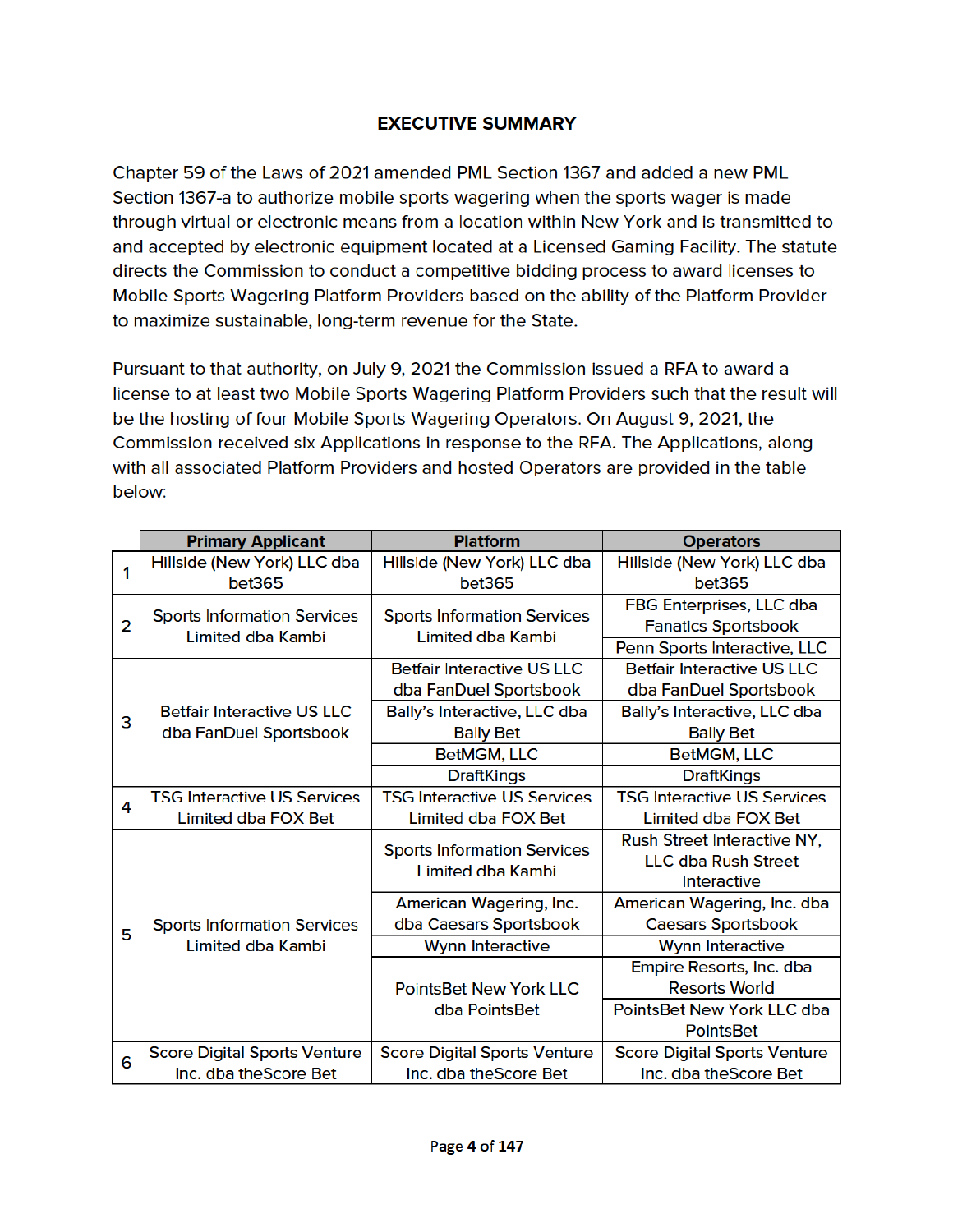#### **Recommended Award**

Upon a comprehensive, fair and impartial evaluation of all Applications timely received, the Evaluation Committee recommends an initial award of Mobile Sports Wagering Licenses to Platform Providers and Operators contained within Sports Information Services Limited dba Kambi's Application #2 (Kambi #2). Such Application received the highest Total Score, meets the requirements for licensure, and reaches the minimum requirement of two Platform Providers and four Operators without inclusion of other Applications.



Upon a comprehensive review of all market study material and information provided by the Applicants, the Evaluation Committee determined that it is in the best interest of the State to award additional licenses. Therefore, the Evaluation recommends the award of additional licenses to Betfair Interactive US LLC dba FanDuel Sportsbook (Betfair) and the Platform Providers and Operators contained within such Application.

The Evaluation Committee did not determine that it is in the best interest of the State to award additional licenses beyond the Betfair Application.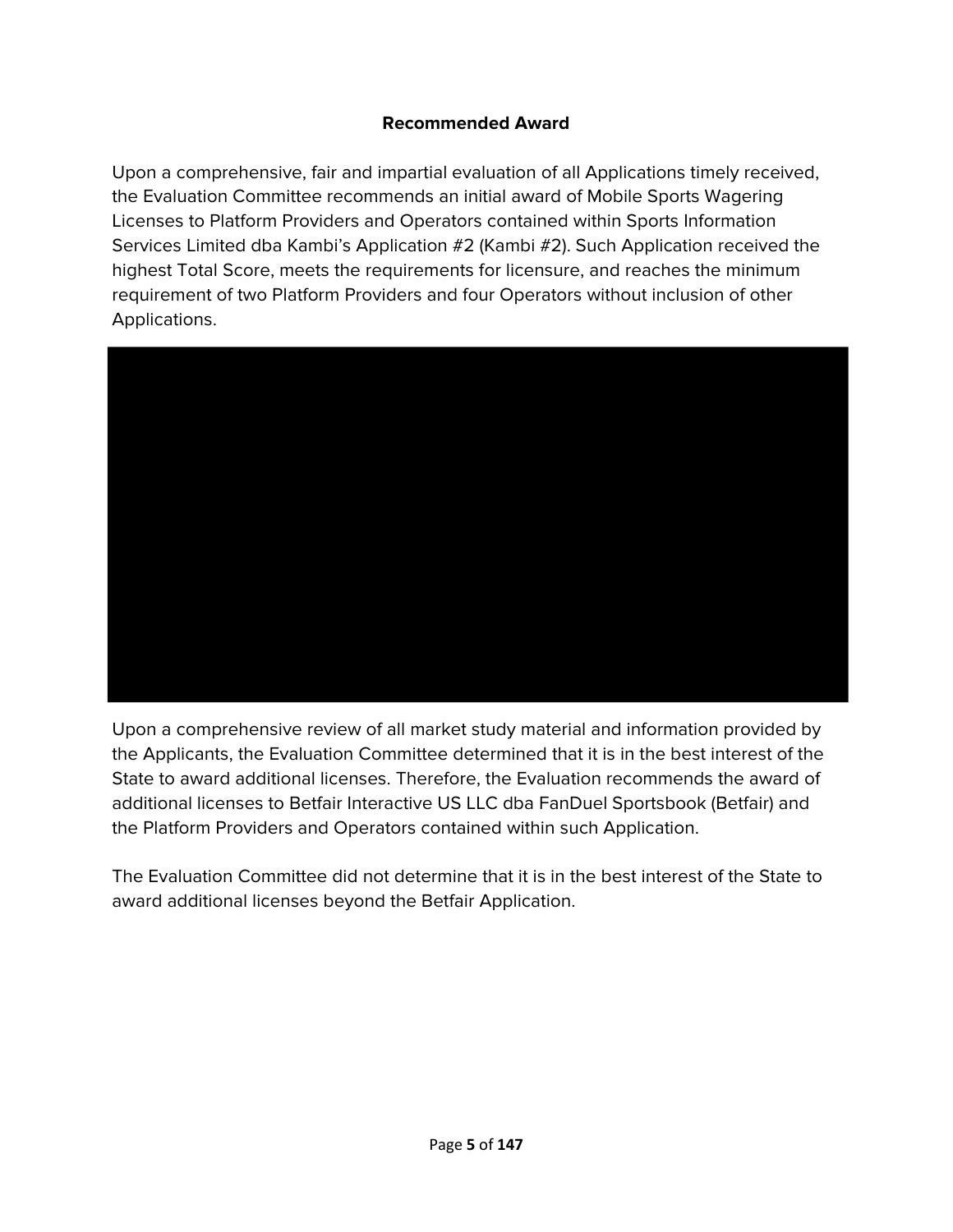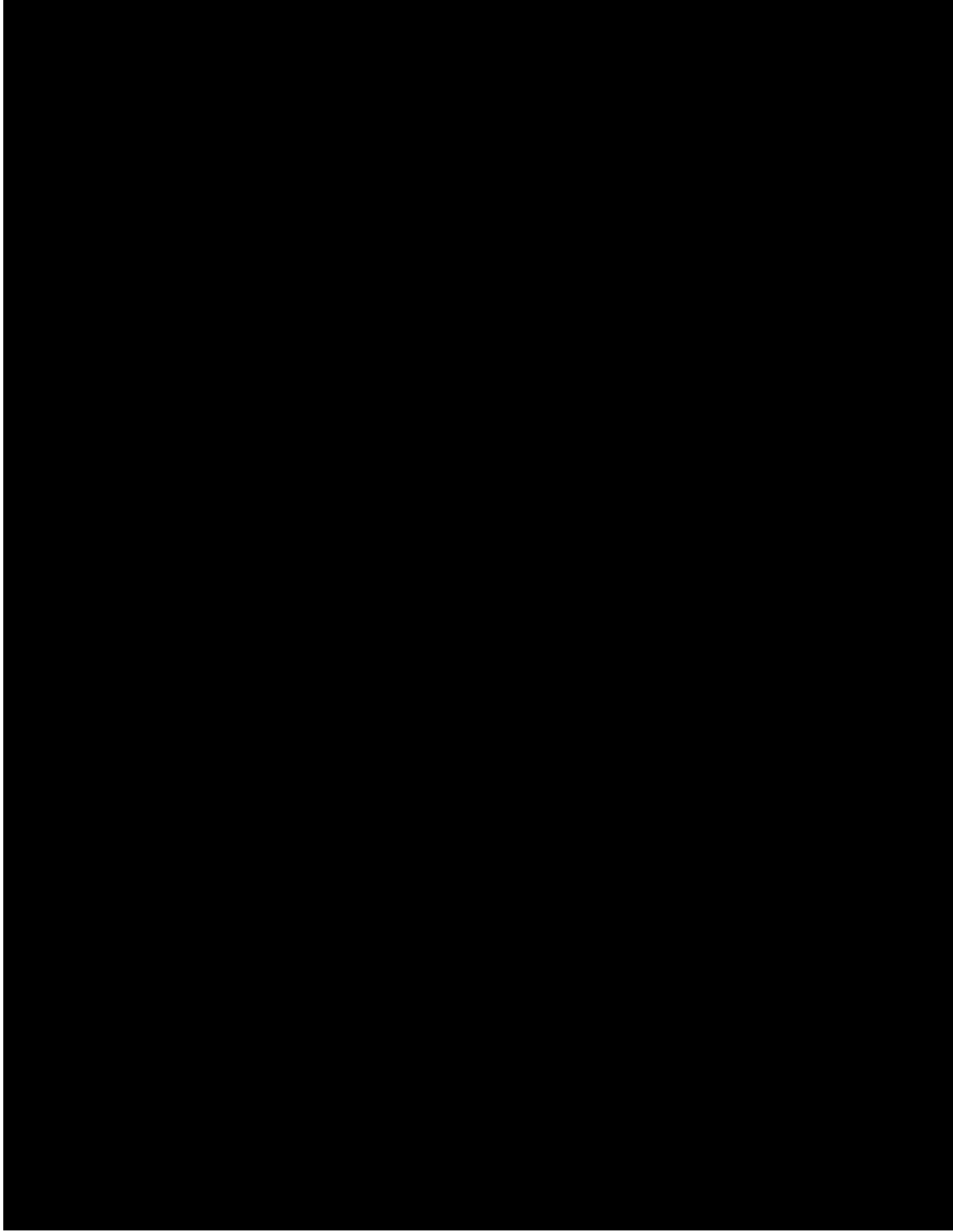#### **EVALUATION METHODOLOGY**

The Commission constituted an evaluation Committee comprised of staff of the Commission and the Division of the Budget to conduct a comprehensive, fair, and impartial evaluation of all Applications timely received. The Committee reviewed and evaluated the proposals submitted in response to the RFA issued on July 9, 2021.

In evaluating the Applications, the Committee followed the evaluation criteria outlined in Section 7.2 of the RFA as amended by the Commission Response to Second Questions issued on August 2, 2021.

| <b>Technical Factor</b>                                                  | Value Up To |
|--------------------------------------------------------------------------|-------------|
| Expertise in the market of the Applicant and the Applicant's Proposed    |             |
| <b>Operators</b>                                                         | 25 points   |
| Integrity, sustainability and safety of the Mobile Sports Wagering       |             |
| <b>Platform</b>                                                          | 20 points   |
| Past relevant experience of the Applicant and the Applicant's            |             |
| proposed Operators                                                       | 15 points   |
| Advertising and promotional plans                                        | 7.5 points  |
| Capacity to rapidly and efficiently bring Authorized Sports Bettors into |             |
| the Applicant's Platform                                                 | 2.5 points  |
| Applicant's efforts to foster racial, ethnic, and gender diversity in    |             |
| Applicant's workforce and the each of the Applicant's proposed           |             |
| Operators' workforce                                                     | 2.5 points  |
| Other factors impacting revenue to the State                             | 2.5 points  |
| Maximum cumulative score to be awarded for Technical Factors             | 75 points   |

| <b>Bonus</b>                                                       |          |  |  |  |  |
|--------------------------------------------------------------------|----------|--|--|--|--|
| Applicant with an agreement(s) that provides for revenue-sharing   |          |  |  |  |  |
| related to mobile sports wagering with a Native American tribes or |          |  |  |  |  |
| nations that is party to a compact with the State.                 | 5 points |  |  |  |  |

Only those with a Technical Factor Score at or exceeding 60 points out of 75 points will be considered a Qualified Applicant.

Responses to RFA section 6.8, Pricing Matrix and Accompanying Analysis were sealed and all associated documents were withheld from the Committee until finalization of the Initial Ranking Score Upon completion of the Initial Ranking Score, Pricing Matrixes were unsealed, and Pricing Factor scoring was applied to determine Total Score.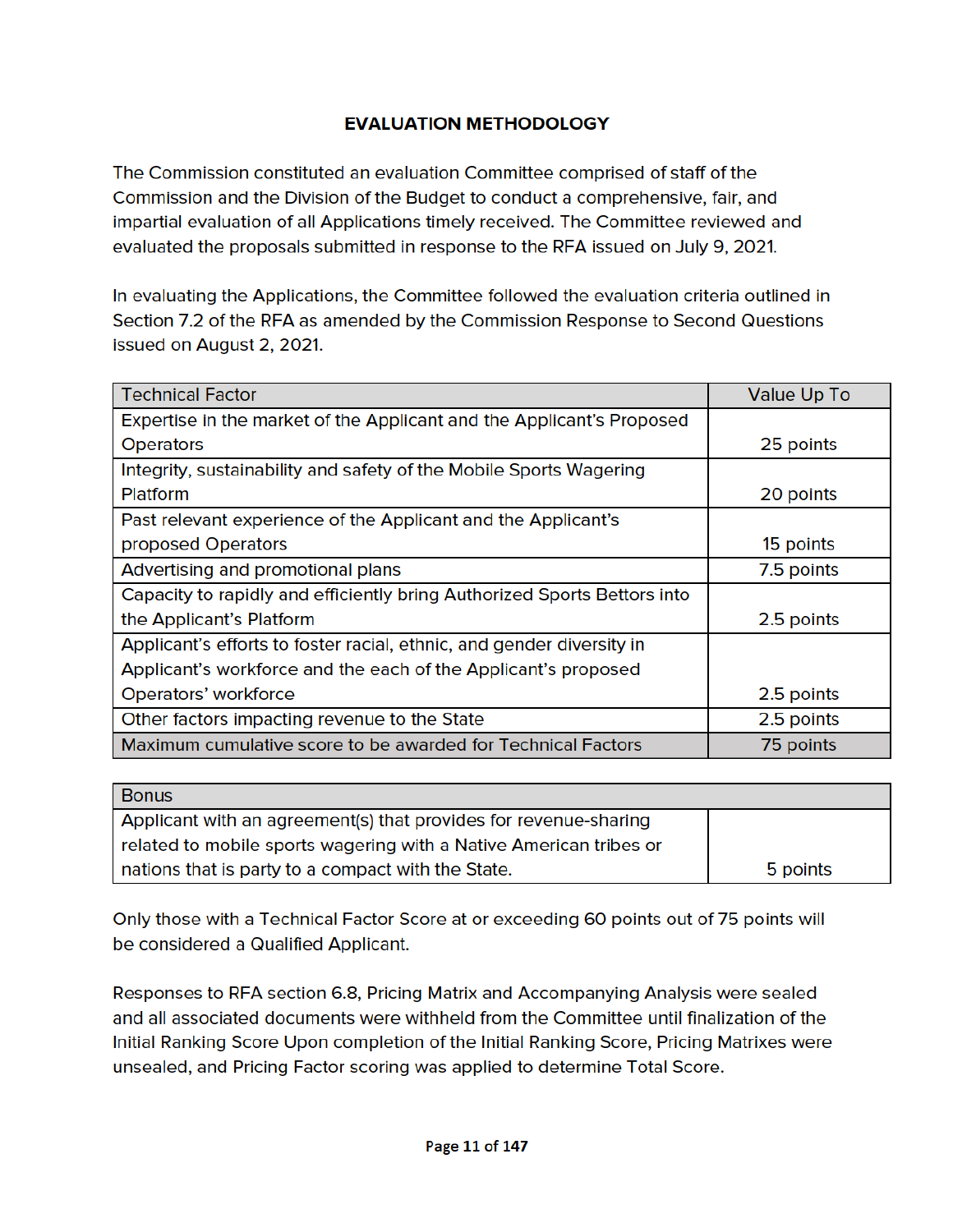| <b>Pricing Factor</b>                                                 | Value          |  |  |  |
|-----------------------------------------------------------------------|----------------|--|--|--|
| Proposed taxation rate on Mobile Sports Wagering Gross Gaming Revenue |                |  |  |  |
| 12.5 percent up to 30 Percent                                         | Up to 3 points |  |  |  |
| 30 percent up to 40 Percent                                           | 5 points       |  |  |  |
| 40 percent up to 50 Percent                                           | 10 points      |  |  |  |
| 50 percent                                                            | 20 points      |  |  |  |

An Applicant will be awarded an additional point for each full percentage point over 50 percent

In its deliberations, the Committee further refined the allocation of points within each section by distinguishing the weight of categories within each section. A summary of the Committee's methodology follows below:

### **Expertise (25 points)**

The Committee broke this section out by Platform Provider expertise and Operator expertise for each Application with the majority of the scoring weight being given to the Operator's expertise as the Platform Provider's expertise is also evaluated and awarded up to 20 points in the subsequent "integrity, sustainability and safety of the Mobile Sports Wagering Platform" section. Additionally, the Committee placed greater significance on the expertise of the Operator since it is more directly attributable to the ability of the Applicant to maximize sustainable, long-term revenue for the State as compared to the expertise of the Platform Provider.

#### **Platform Provider Expertise:**

The Committee reviewed five separate categories on the Application relative to Platform Provider expertise: 1) the technical features and operation of the Mobile Sports Wagering Platform; 2) the continual support and maintenance of the Mobile Sports Wagering Platform; 3) the Mobile Sports Wagering Platform designed to support the Operators; 4) the technology to be used or features offered that the Applicant believes sets the Applicant apart from other potential Applicants; and 5) additional information the Applicant believes relevant to demonstrate the Applicant's expertise. The Committee weighted the technical features and the continual support and maintenance of the Platform responses most heavily, with the remaining categories weighted significantly less. The Committee deemed the first two categories to contain the most relevant information for demonstrating expertise in the market.

#### **Operator Expertise:**

The Committee reviewed five separate categories on the Application relative to Operator expertise: 1) the integration between the Applicant's Platform and the Operator's wagering system; 2) the features offered or used by the Operator that the Applicant believes sets it apart from other potential Applicants; 3) the sample wagering menu the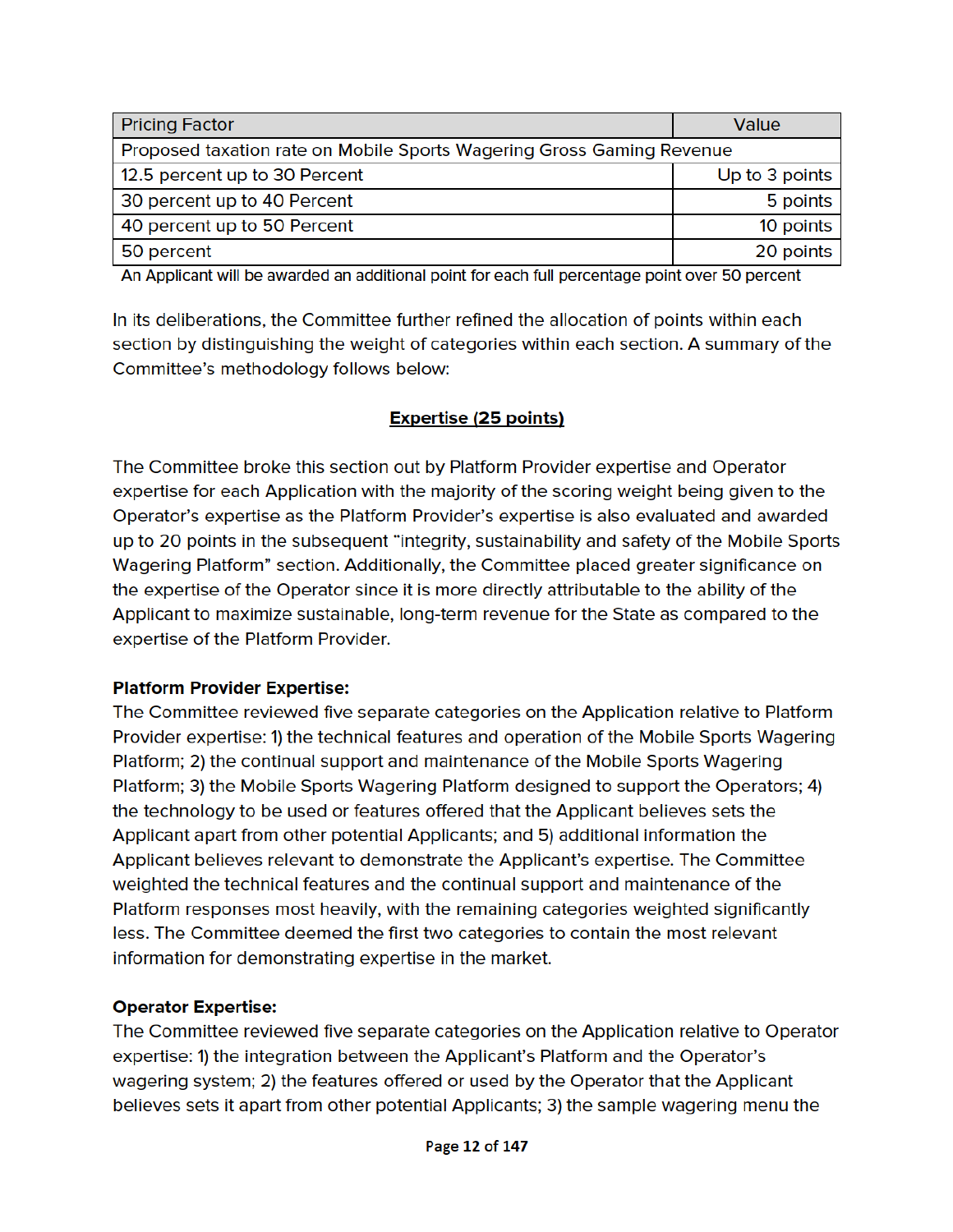Operator intends to offer if such wagers are approved by the Commission; 4) the proposed Operator's ability to rapidly effectuate the commencement of mobile sports wagering on the Applicant's Platform; and 5) additional information the Applicant believes relevant to demonstrate the Operator's expertise, including, without limitation, experience in the field of mobile sports wagering. The Committee weighted the outline of features offered or used by the Operator that the Applicant believes sets it apart most heavily, followed by a sample wagering menu the Operator intends to offer if such wagers are approved by the Commission.

### **Integrity, Sustainability and Safety Platform (20 points)**

The Committee reviewed eight separate categories on the Application relative to the integrity, sustainability and safety of the Platform: 1) the wager acceptance; 2) the verification of information provided by Bettors opening a new account (KYC); 3) the systems used for monitoring structured wagers and unusual/suspicious wagering; 4) the systems used to ensure that Bettors are physically located within New York; 5) the technology to ensure that any wager is accepted through equipment physically located at a licensed gaming facility in the State; 6) the security of servers, applications, and communication networks; and patron personal and wagering information; 7) the integrity monitoring/reporting, including any current affiliations related to integrity monitoring; and 8) responsible gaming.

The Committee weighted understanding the process of accepting a wager, systems that monitor structured and suspicious wagers, their technology to ensure a safe flow of information and responsible gaming plans as the most crucial aspects due to compliance with the Constitution and security of the public trust. The redundant server(s) category was not scored as it was informational so that the Commission has a better idea of size and space requirements.

### **Past Relevant Experience (15 points)**

The Committee evaluated information provided by the Applicants in two separate segments, past relevant experience of the Applicant as a Platform Provider and as an Operator. Additionally, the Committee placed greater significance on the experience of the Operator as it believes it to be more directly attributable to the ability of the Applicant to maximize sustainable, long-term revenue for the State as compared to the experience of the Platform Provider.

#### **Platform Provider Experience:**

The Committee reviewed six categories on the Application relative to Platform Provider experience. 1) an overview of wagering activity conducted on the Platform; 2) jurisdictions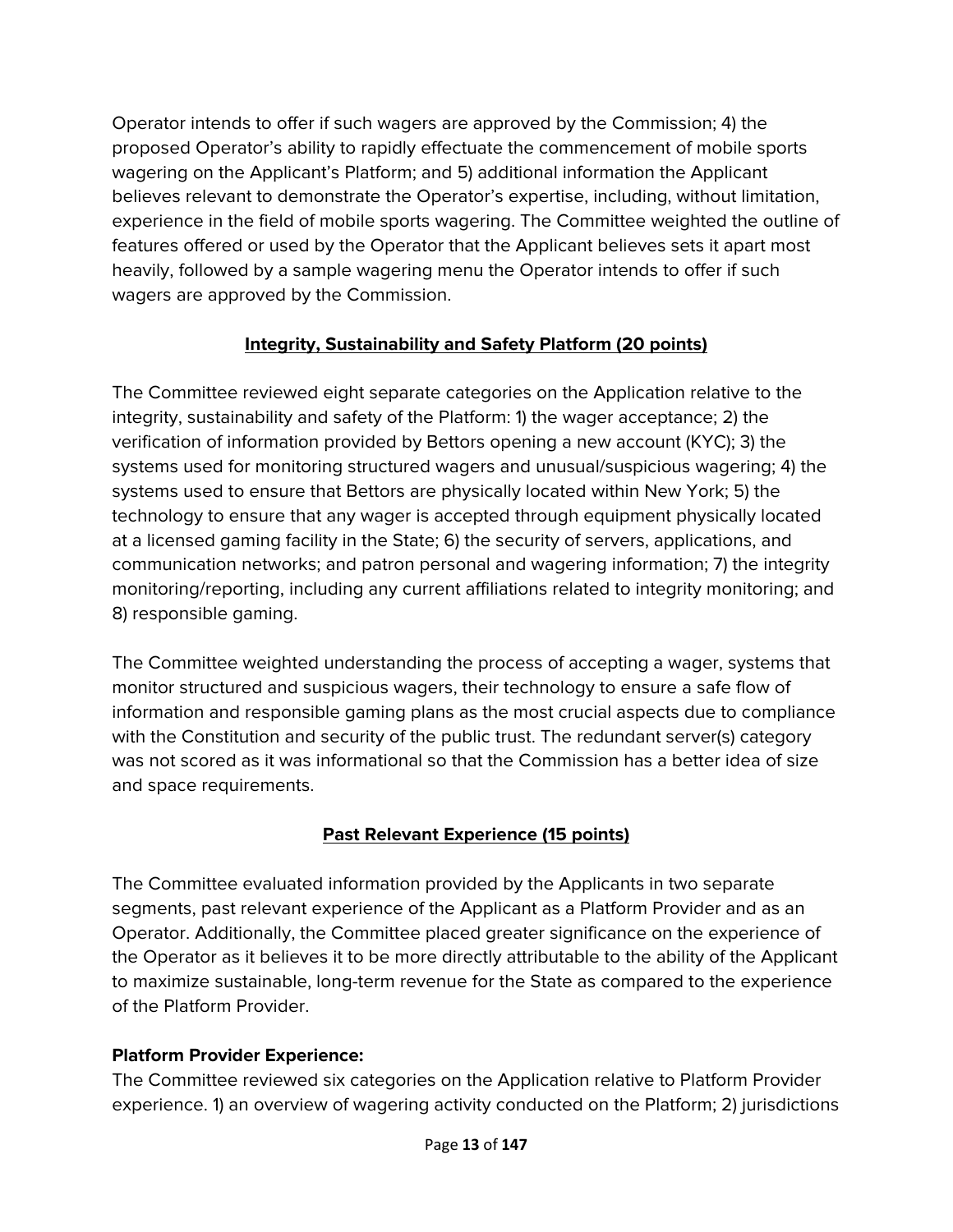where the Applicant operates the Platform; 3) integrations of the Platform with other wagering Operators; 4) number of accounts maintained through the Platform, 5) wagering volume processed annually through the Platform; and 6) additional information the Applicant believed to be relevant to demonstrate their experience as a Platform Provider. The Committee weighted jurisdictions where the Applicant operates their Platform, number of accounts maintained on their Platform and wagering volume processed annually through their Platform more heavily. The Committee felt that these categories illustrated if a Platform Provider could handle the expected high volume and accounts in New York.

### **Operator Experience:**

The Committee reviewed five categories on the Application relative to Operator experience: 1) jurisdictions where the Operator is licensed and operating; 2) wagering volume; 3) estimated market share within each jurisdiction; 4) Platforms currently used to accept wagers; and 5) any additional information the Applicant felt would demonstrate the Operator's experience in mobile sports wagering. The Committee weighted jurisdictions where the Operator is licensed and operating, and estimated market share within those jurisdictions more heavily. The Committee felt that these categories illustrated if an Operator was more likely to provide sustainable, long-term revenue for the State.

## **Advertising and Promotional Plans (7.5 points)**

The Committee examined two categories for this section: 1) the estimated marketing budget; and 2) the overall marketing plan which includes promotion and player loyalty programs, advertising plans, player acquisition models, efforts to be undertaken to convert customers from wagering through unlicensed channels to wagering legally in the State and examples of promotional activities. The Committee used a projected average marketing spend per Operator approach in order to judge all six Applicants equally.

### **Capacity to Rapidly and Efficiently Bring Authorized Sports Bettors into the Applicant's Platform (2.5 points)**

The Committee examined three categories for this category: 1) the ability to effectuate rapidly the commencement of mobile sports wagering onto the Platform; 2) the ability to bring bettors effectively on the Platform; and 3) the time from award of license to the date in which wagers will occur. For this section, the Committee did not consider the number of bettors that an Applicant may bring to its Platform, but rather if this process can be done in a quick, efficient, and safe manner.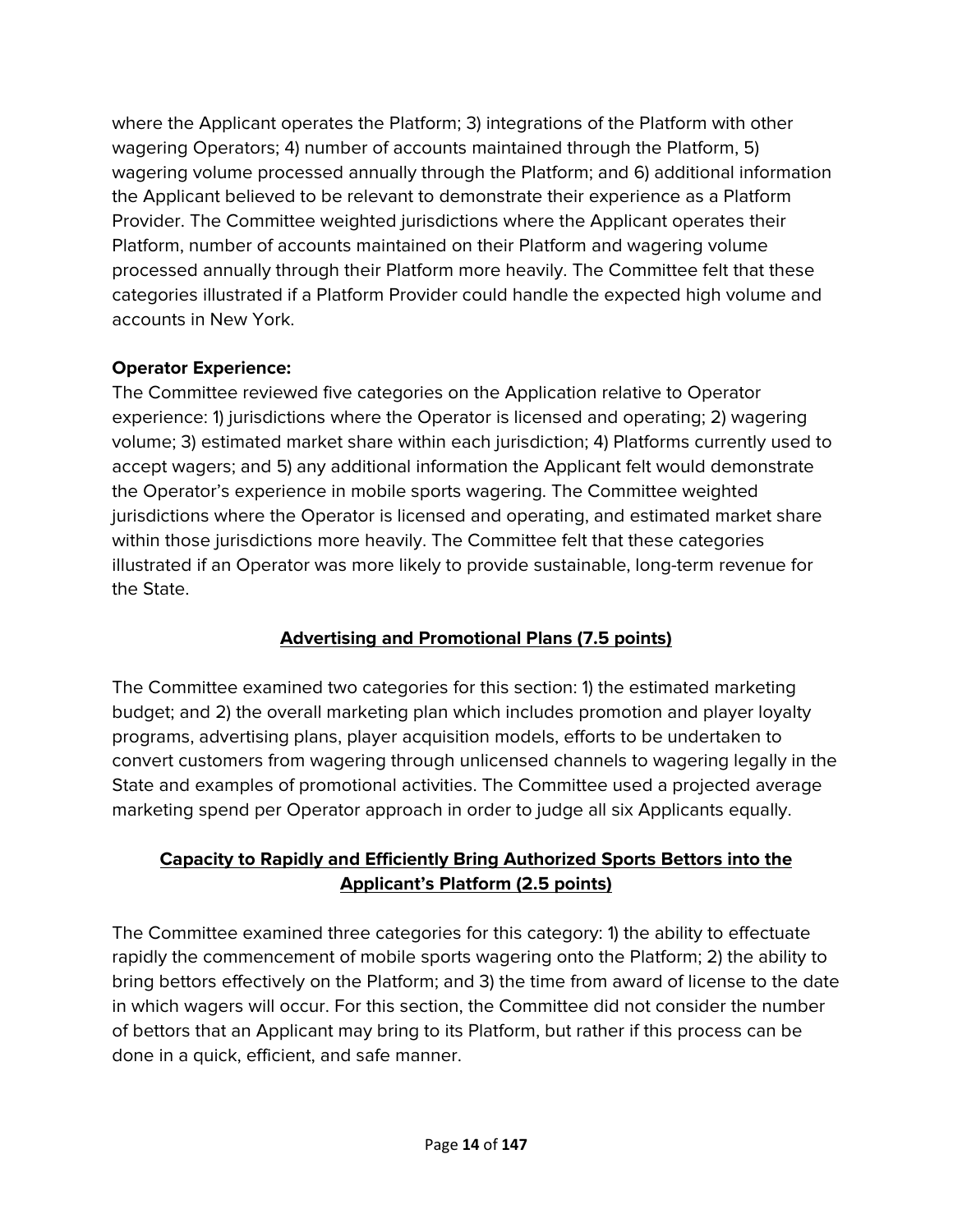### **Efforts to Foster Racial, Ethnic, and Gender Diversity (2.5 points)**

The Committee examined if an Applicant and each of its Operators provided information demonstrating how they foster racial, ethnic and gender diversity within the organization's workforce. Such demonstration shall include: 1) the organization's policy on workforce diversity; 2) workforce demographics demonstrating the organization's current workforce diversity; and 3) efforts the Applicant and Operators will undertake to foster workforce diversity.

For scoring purposes, the Committee weighted efforts to foster workplace diversity more heavily since it shows whether an Applicant has a commitment and a plan of action to foster a diverse workforce.

### **Other Factors Impacting Revenue to the State (2.5 points)**

The Committee examined if an Applicant provided any other factors that could impact revenue paid to the State from mobile sports wagering. To be considered in this section, a factor could not be already considered in another aspect of the Application (e.g., advertising, launch, workforce diversity, expertise, technology or experience). For this reason, the Committee only awarded points when factors unrelated to other sections were demonstrated.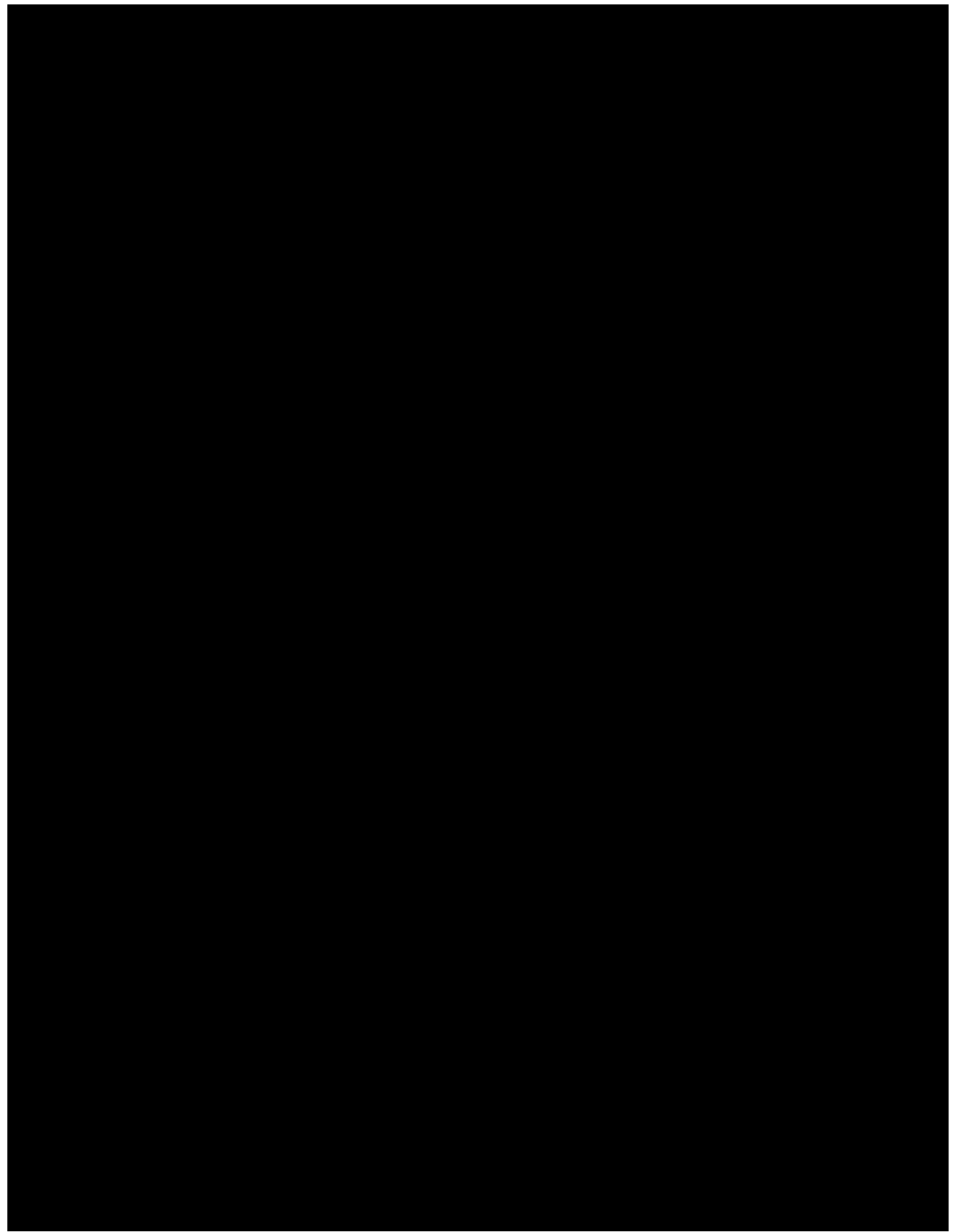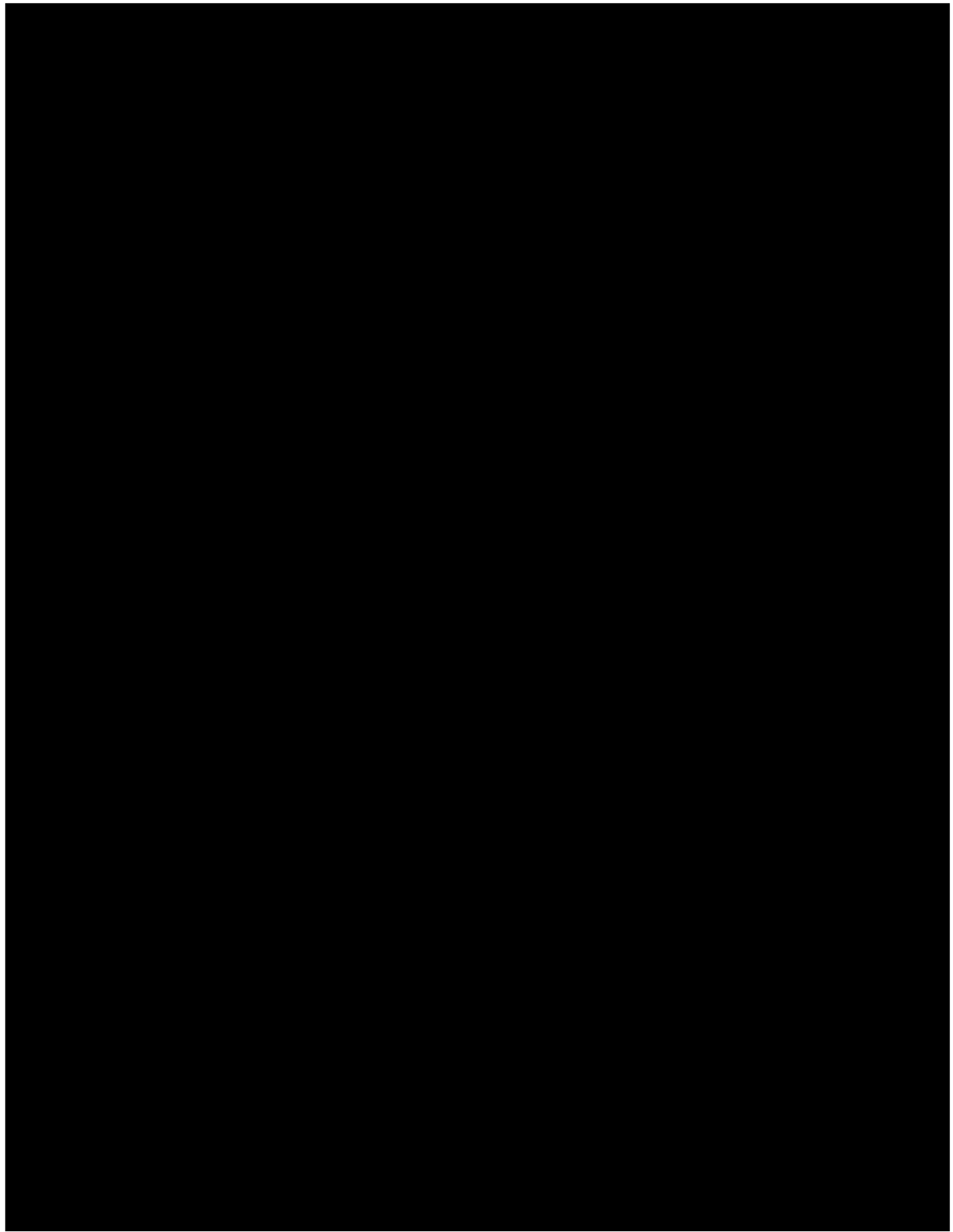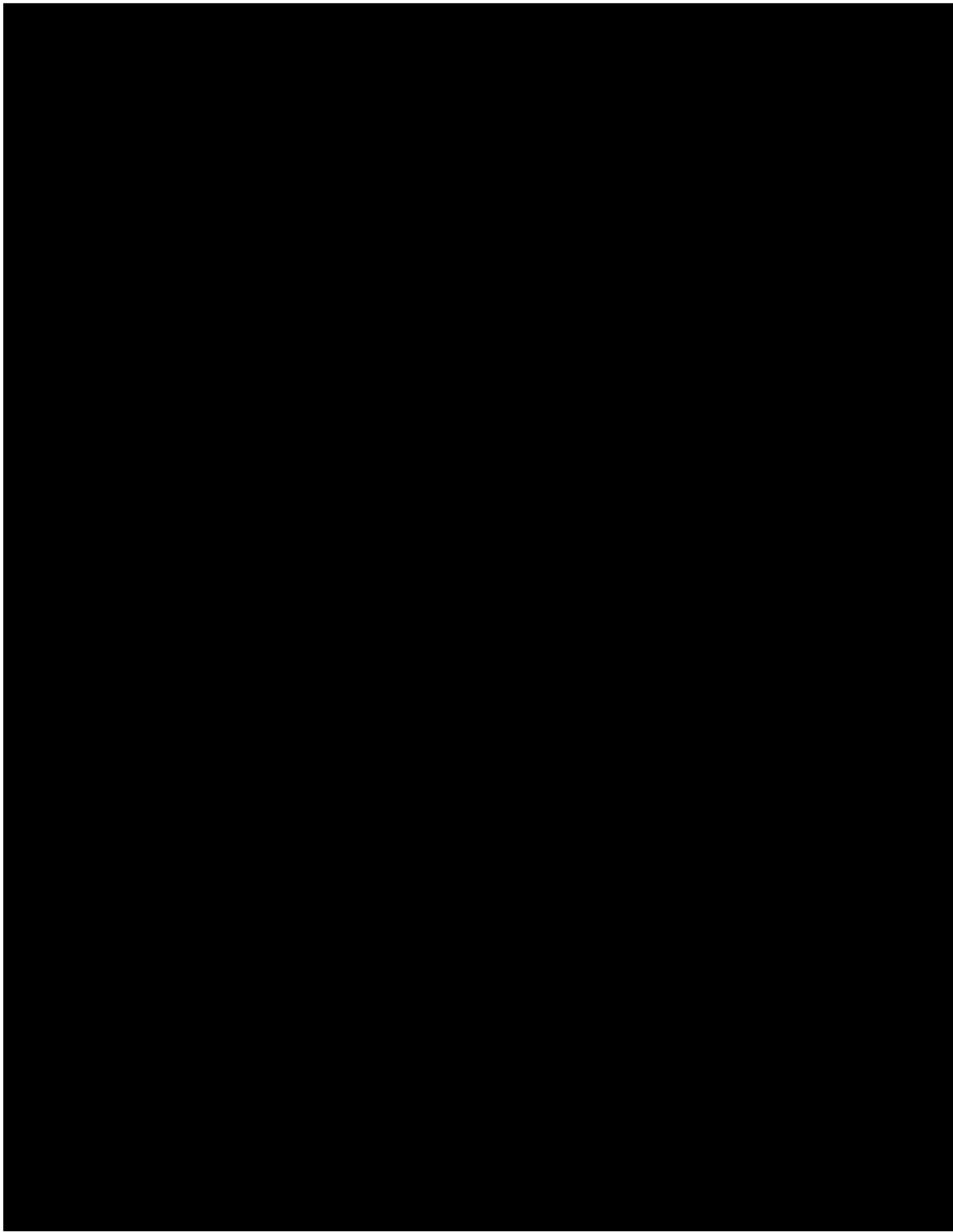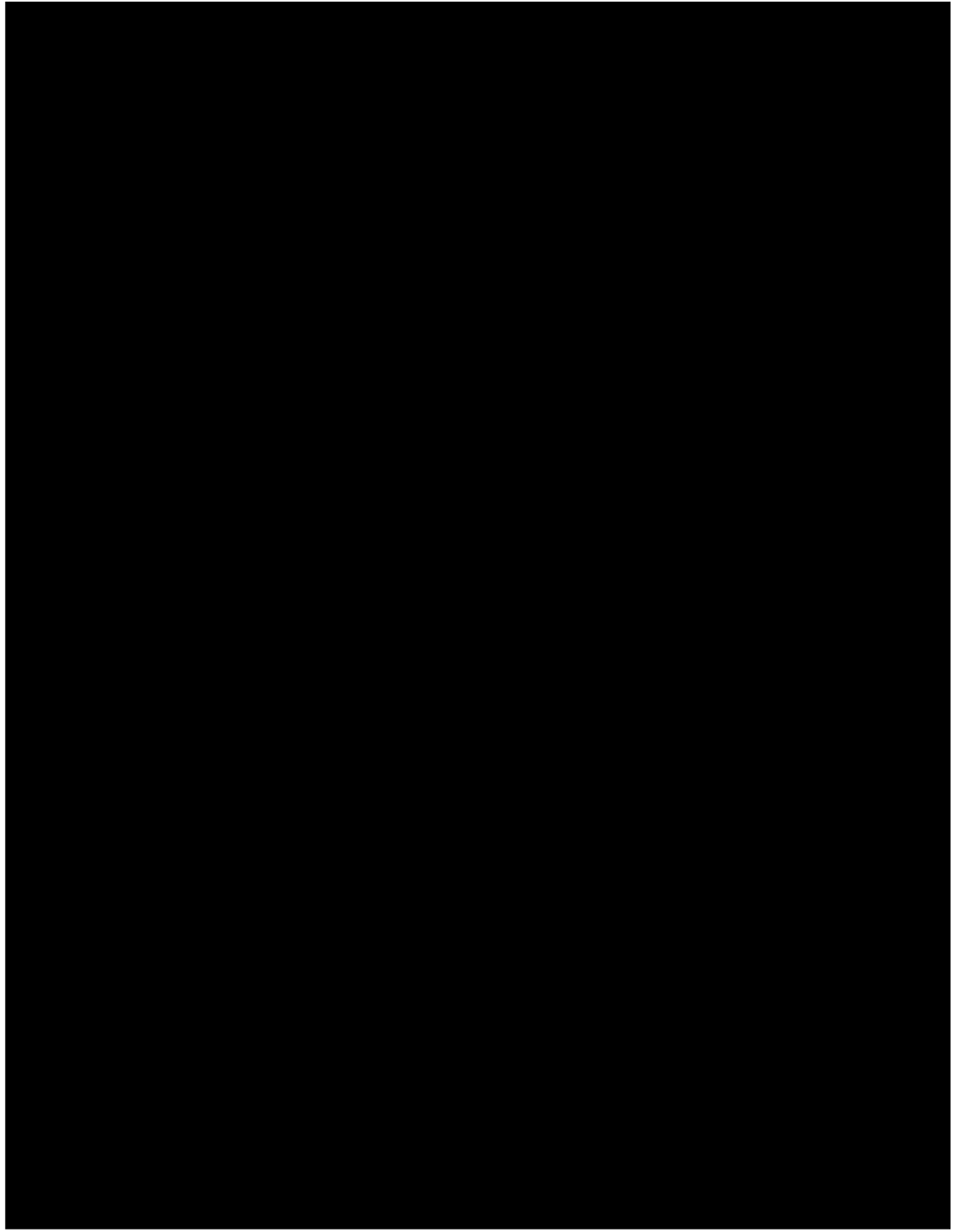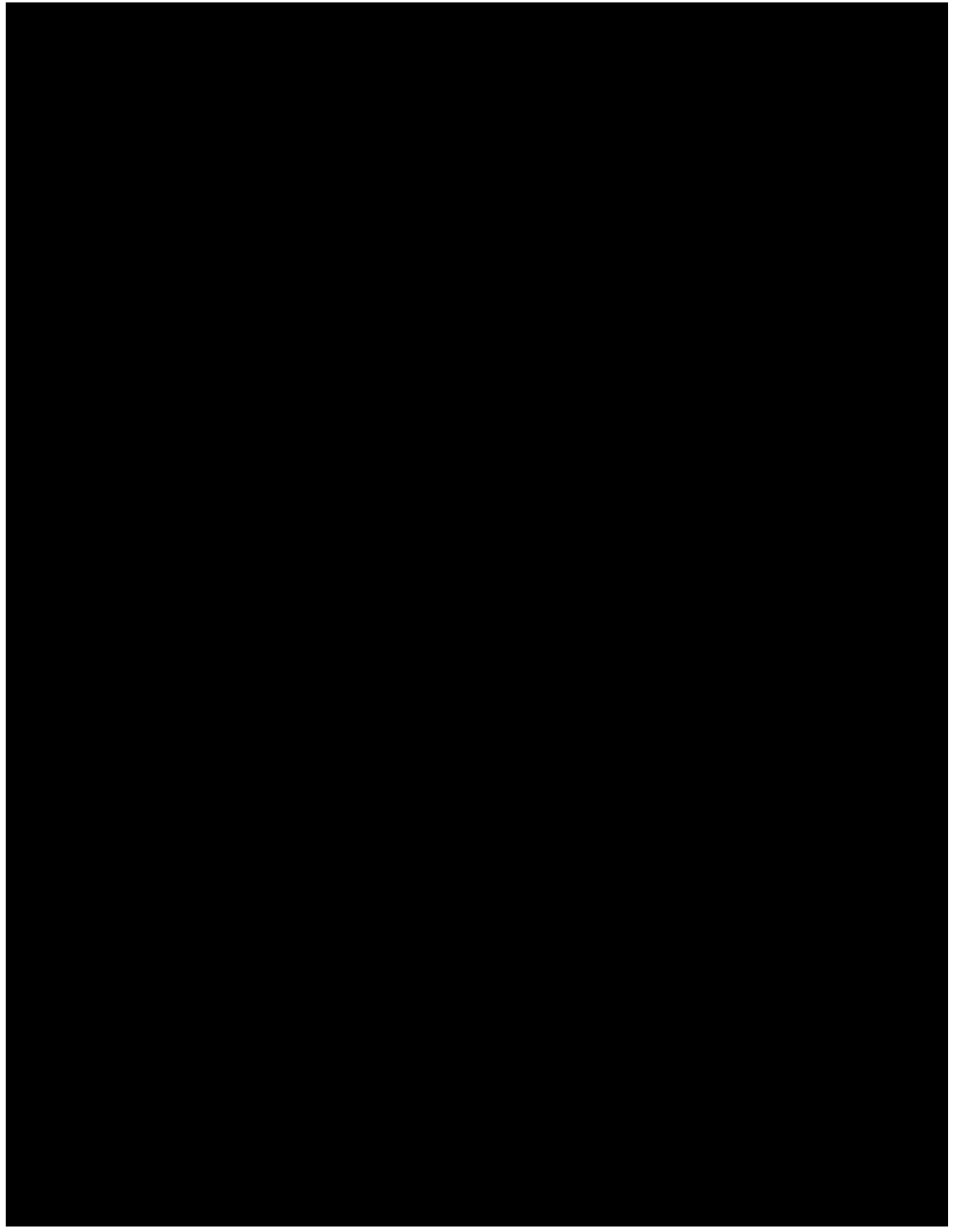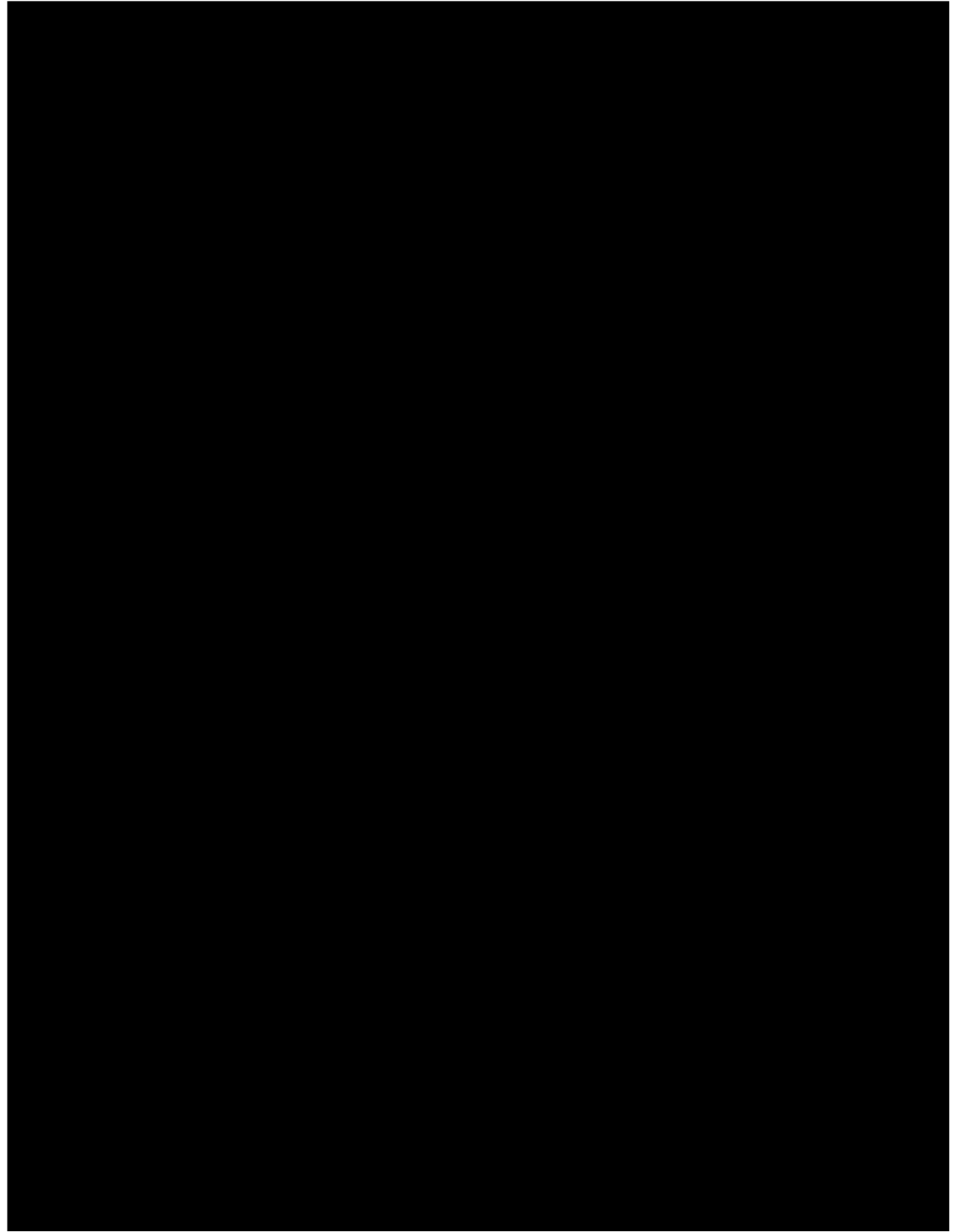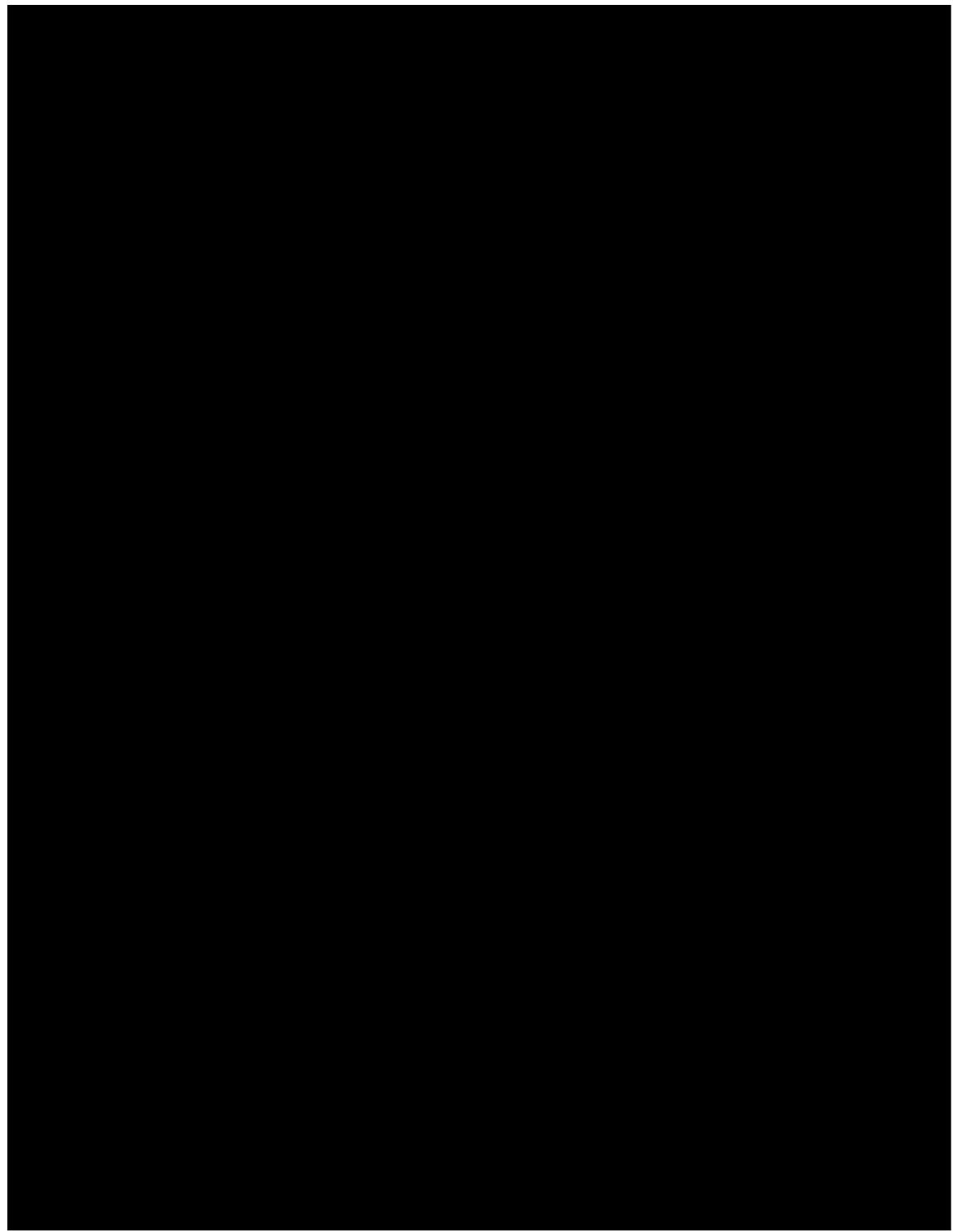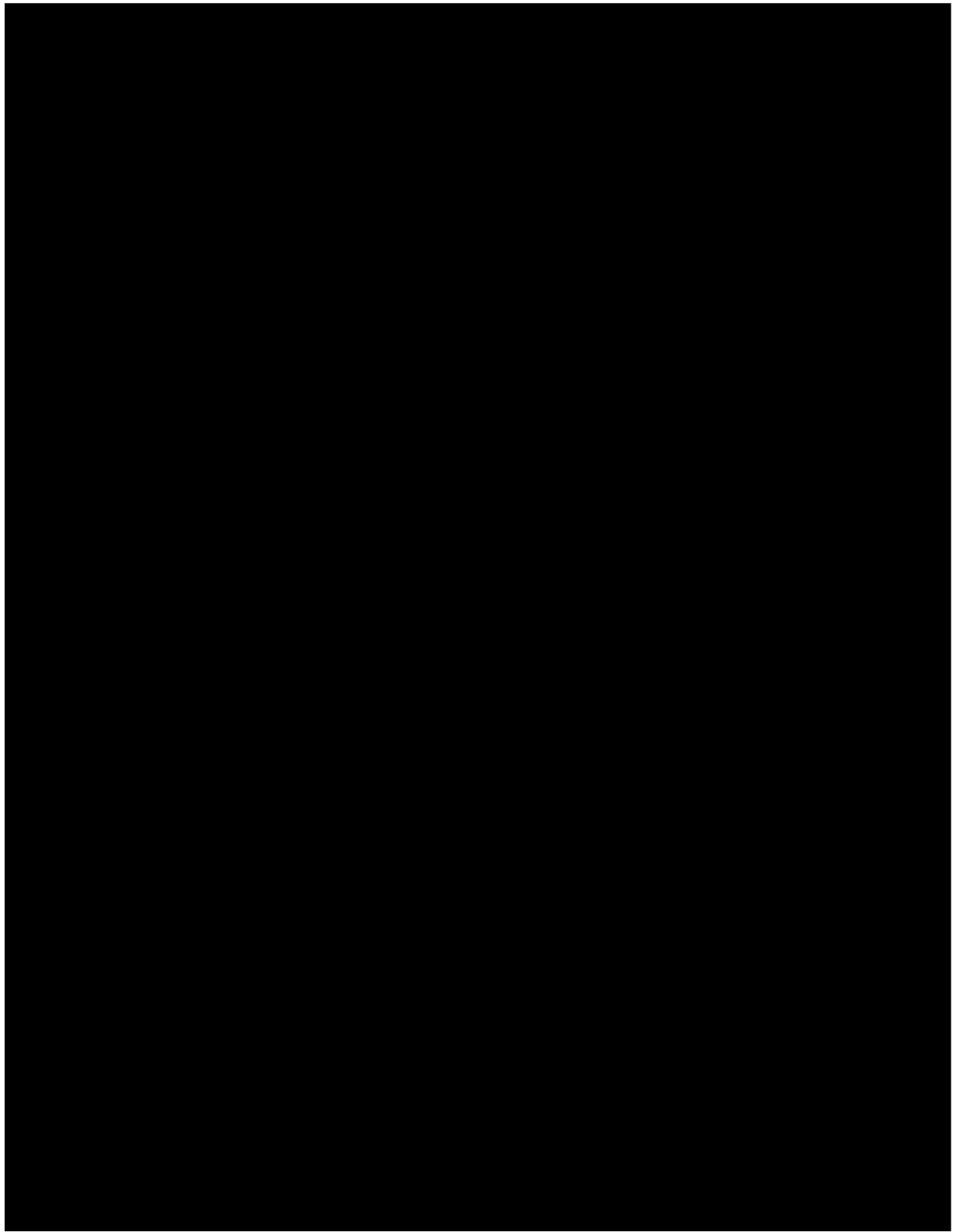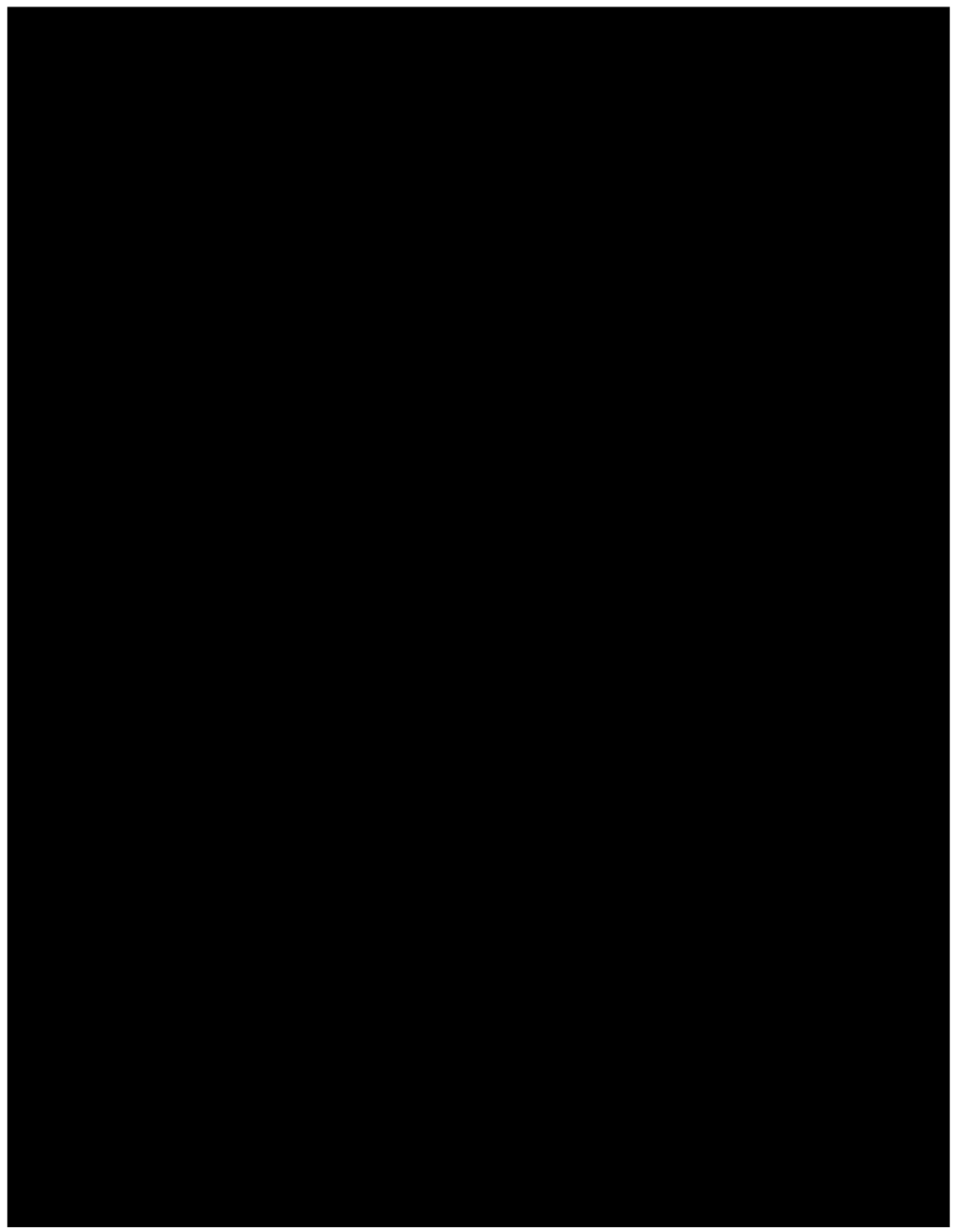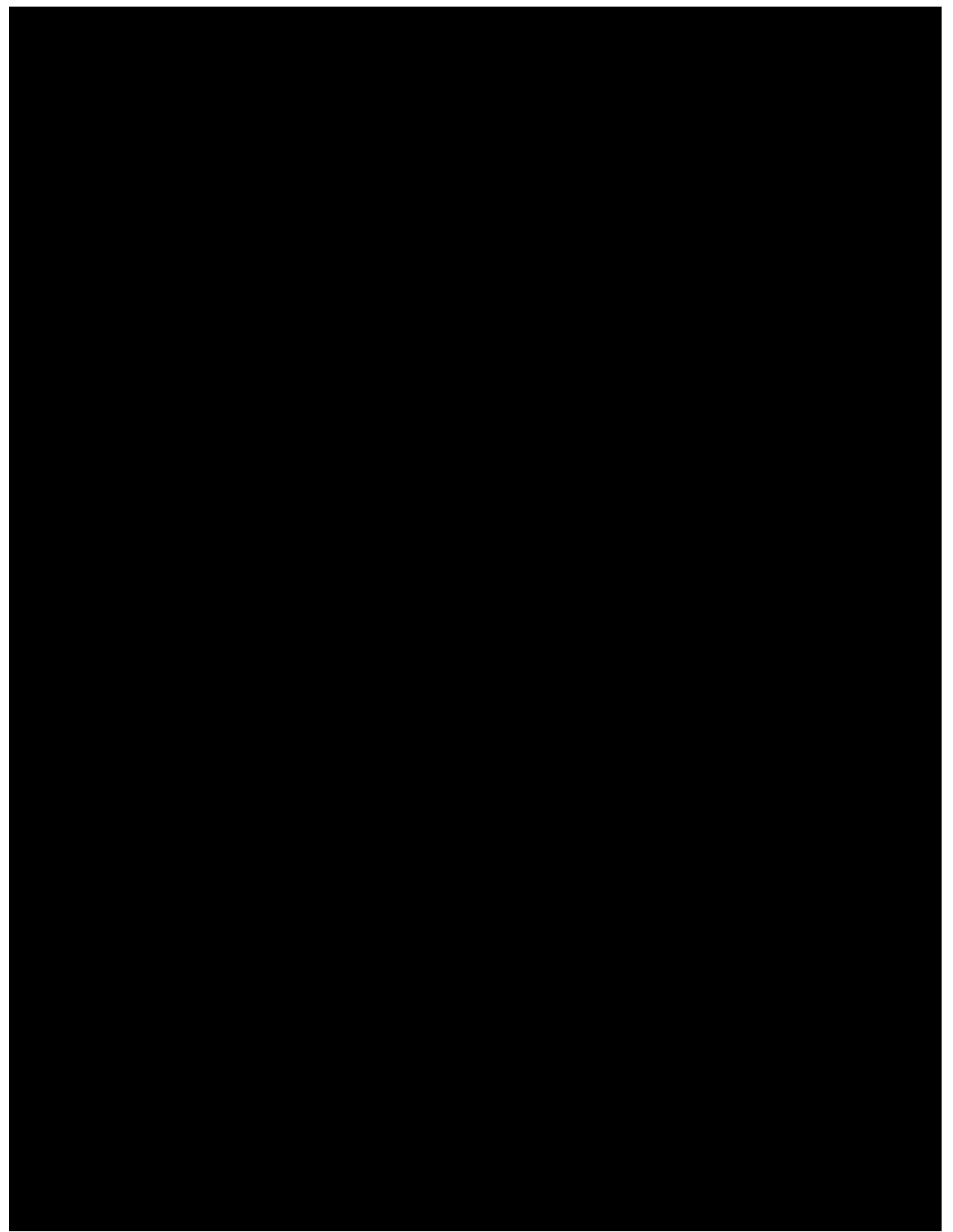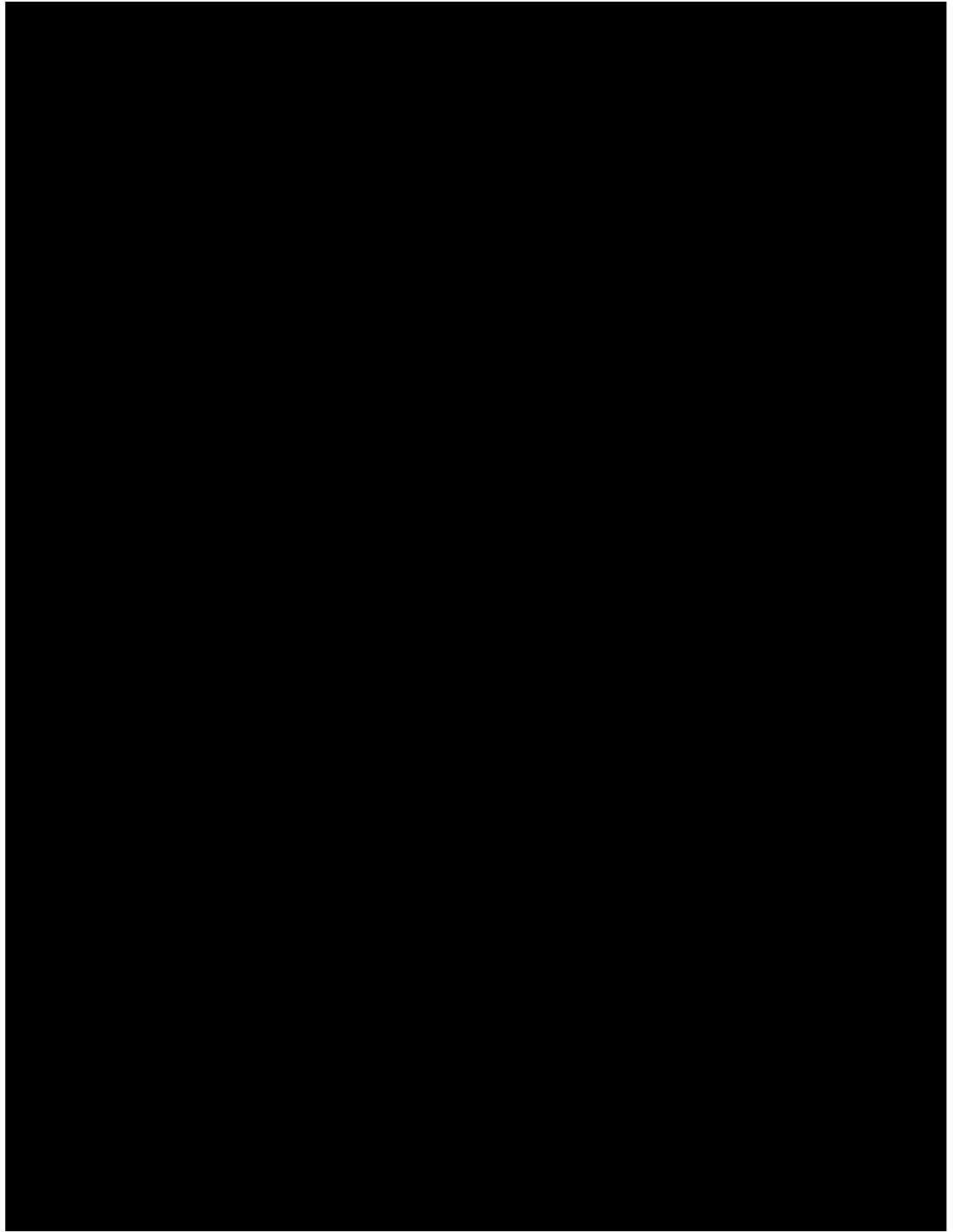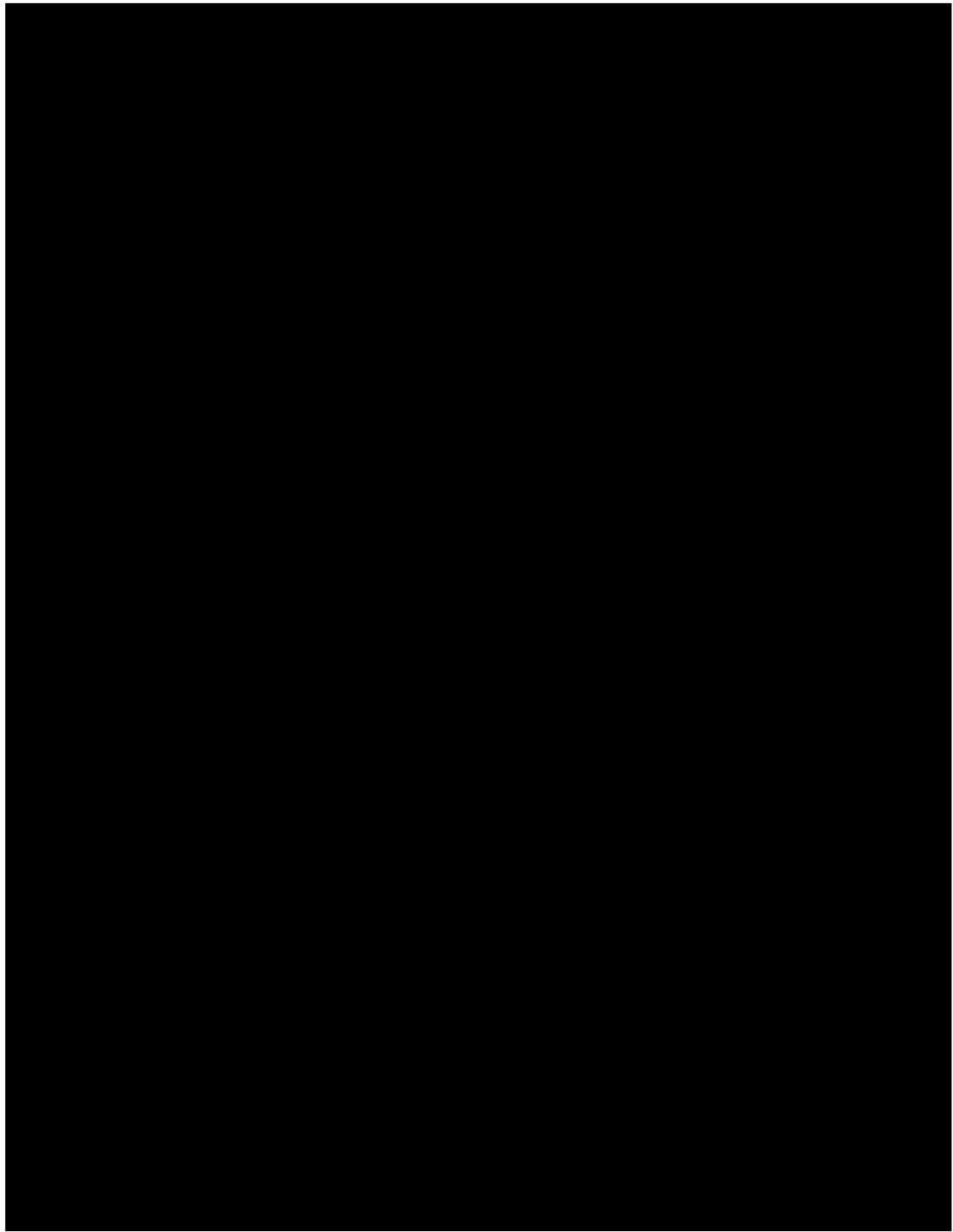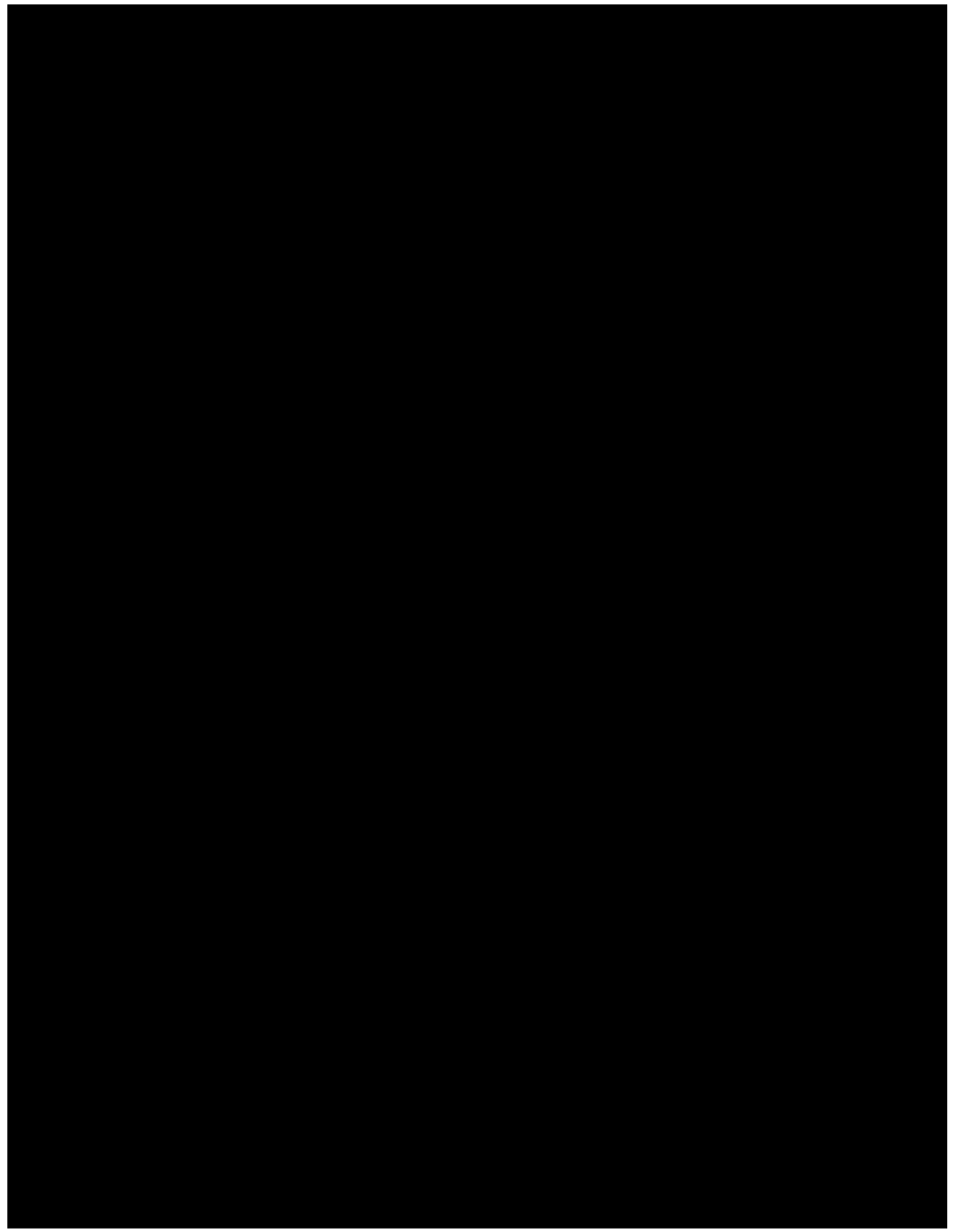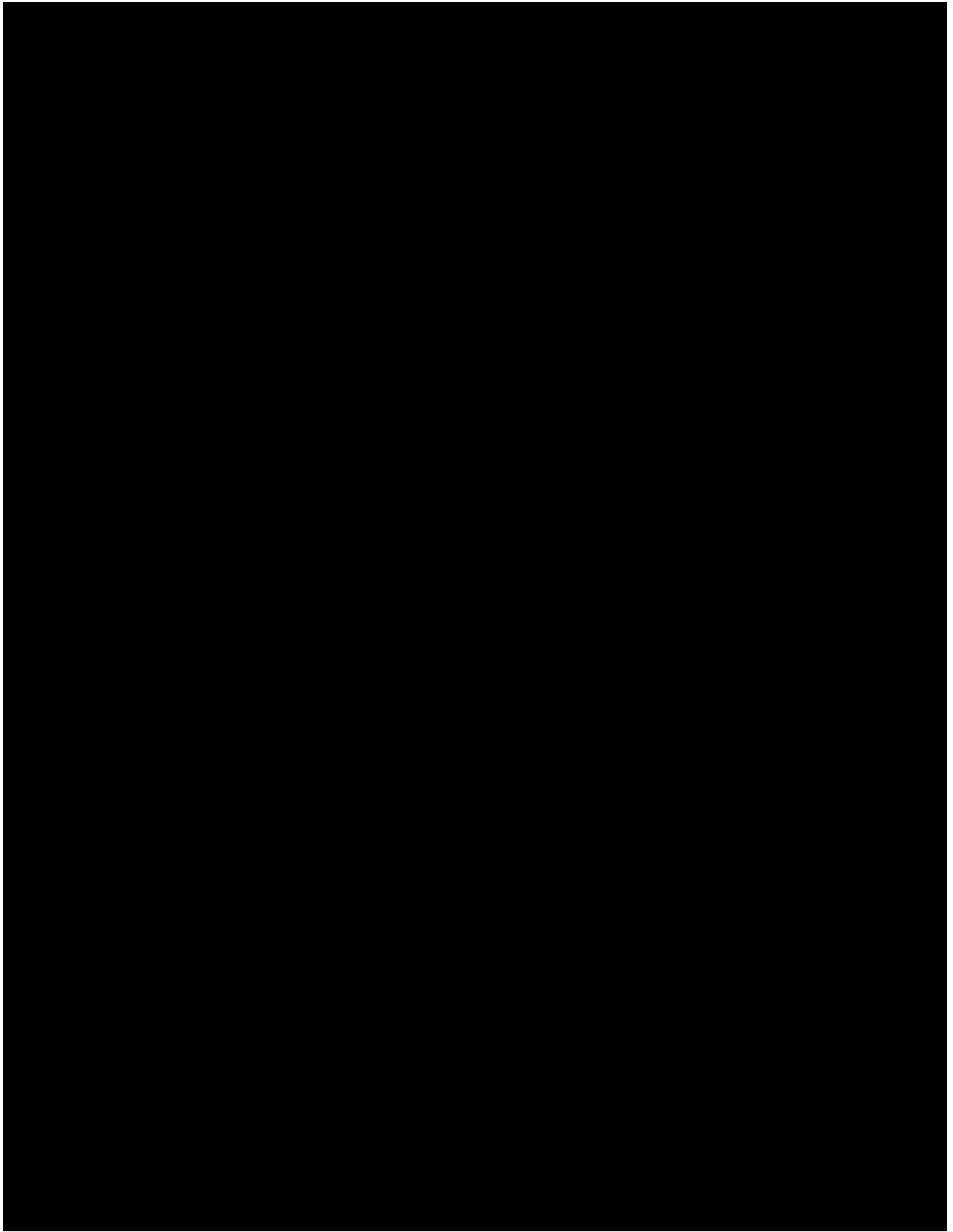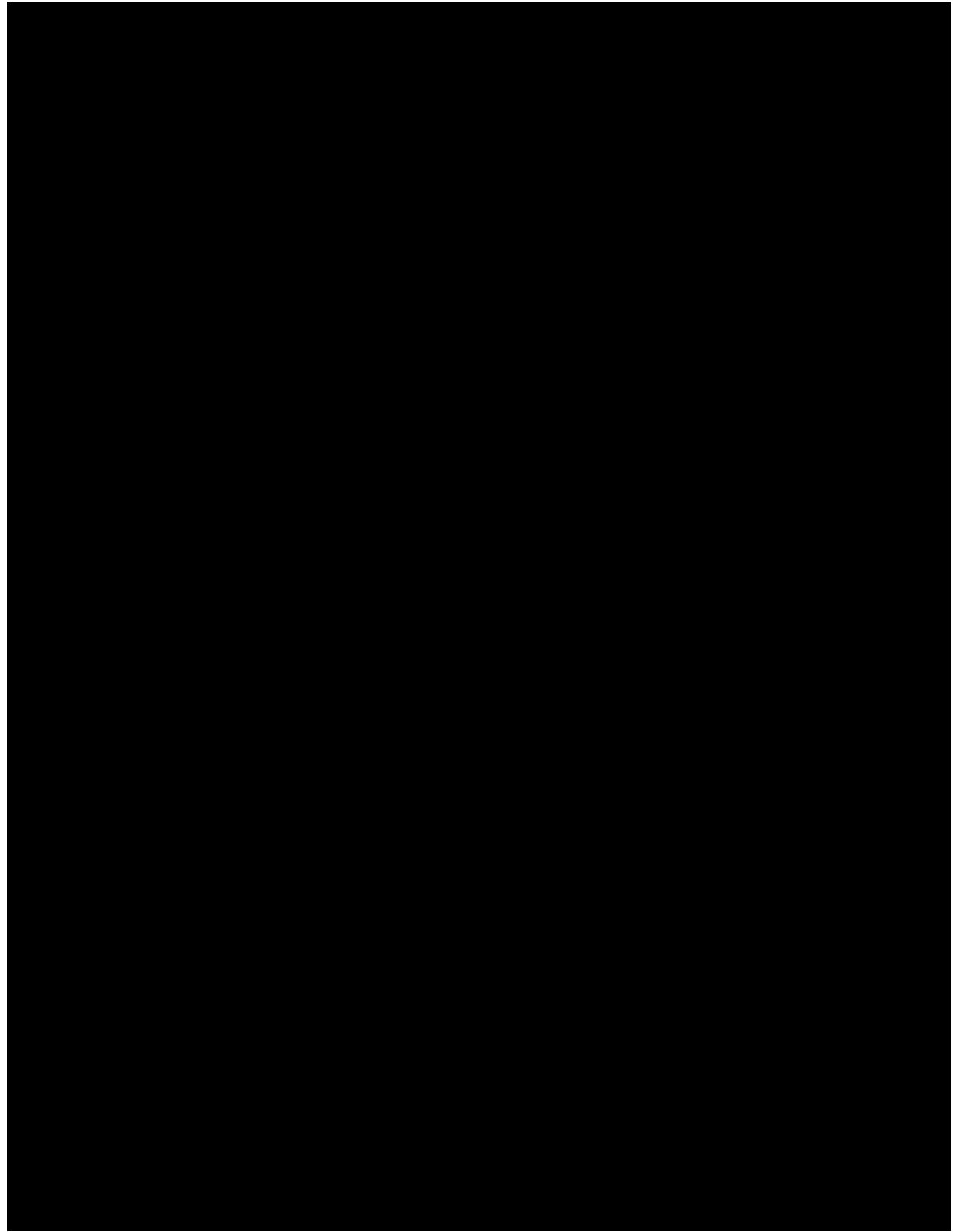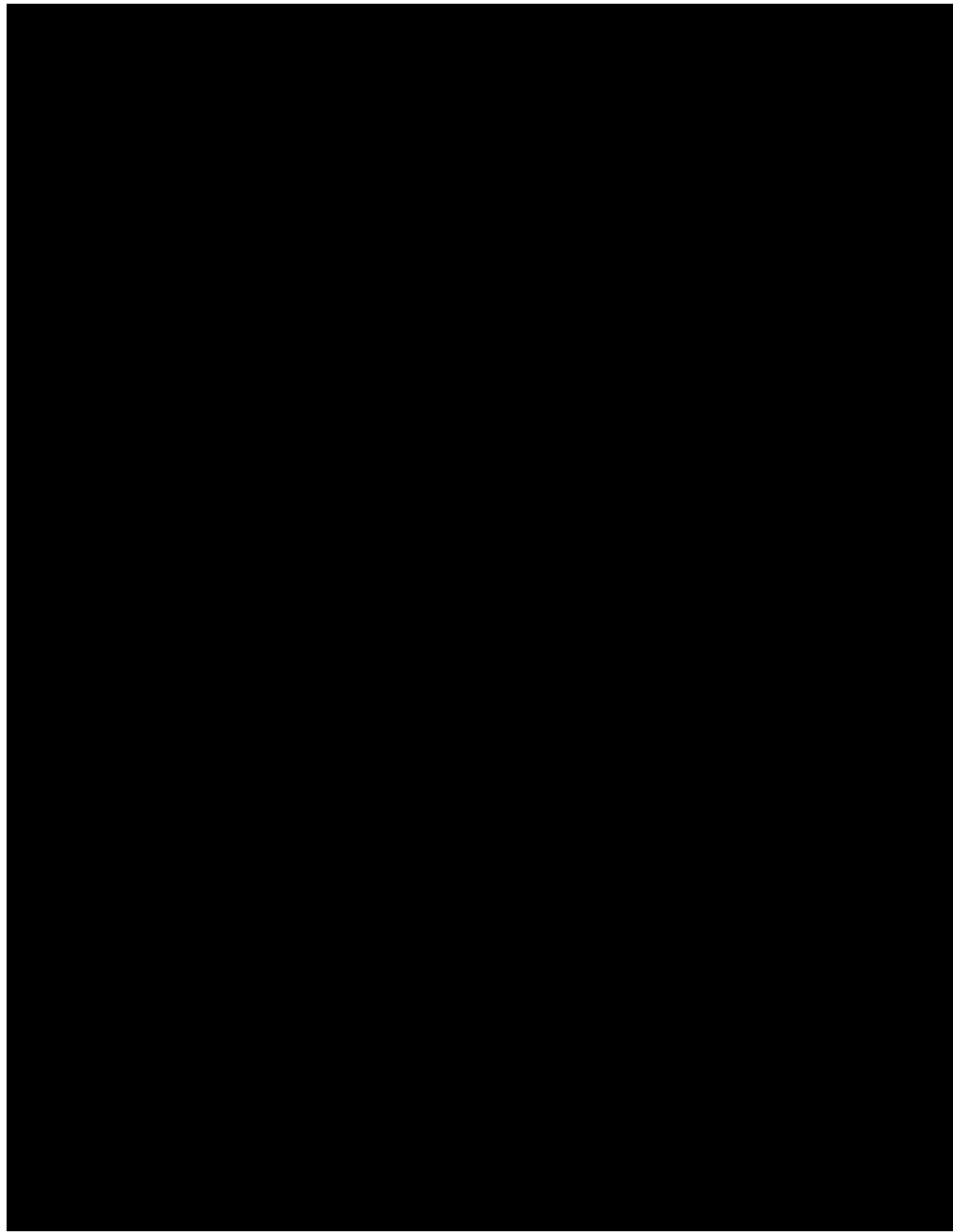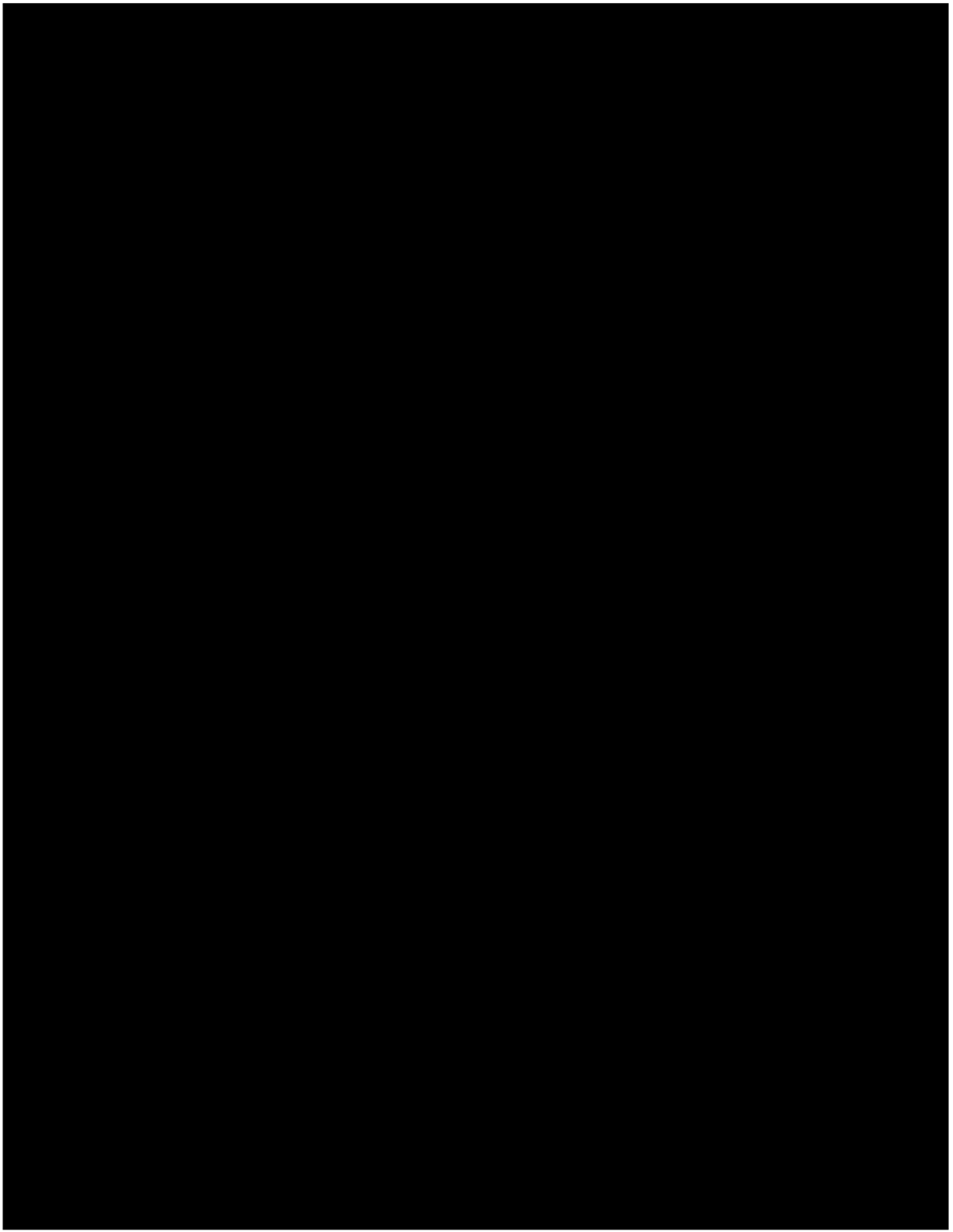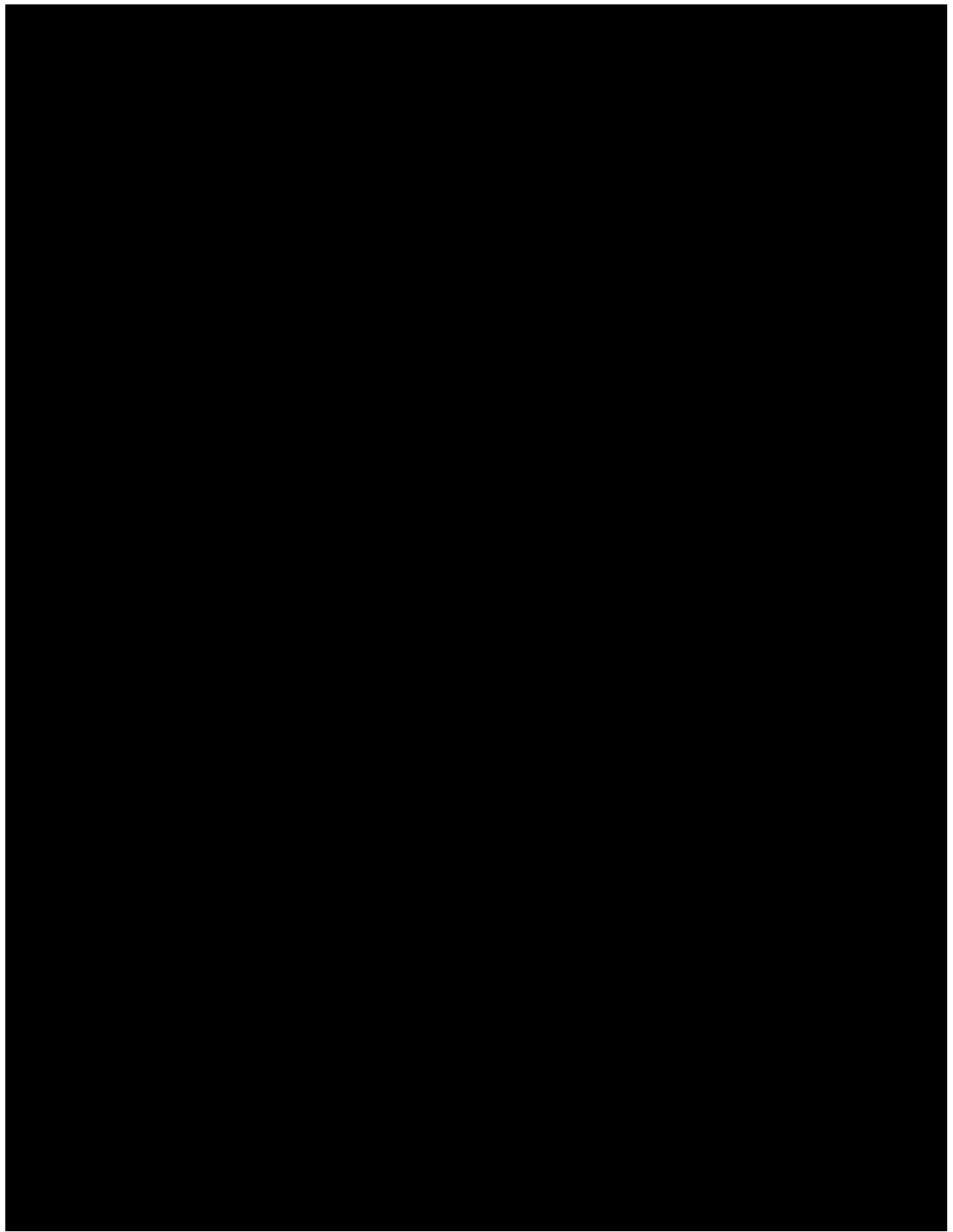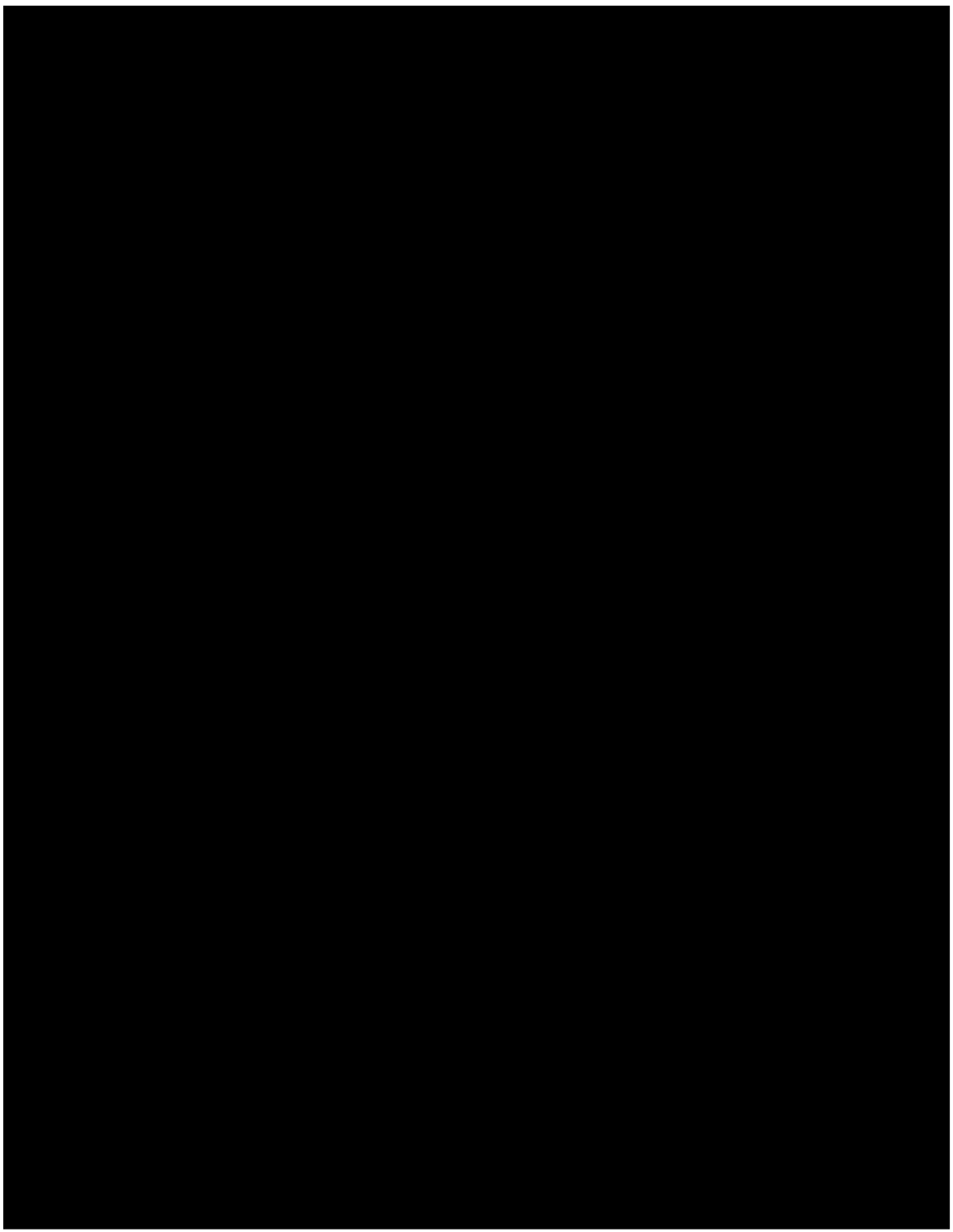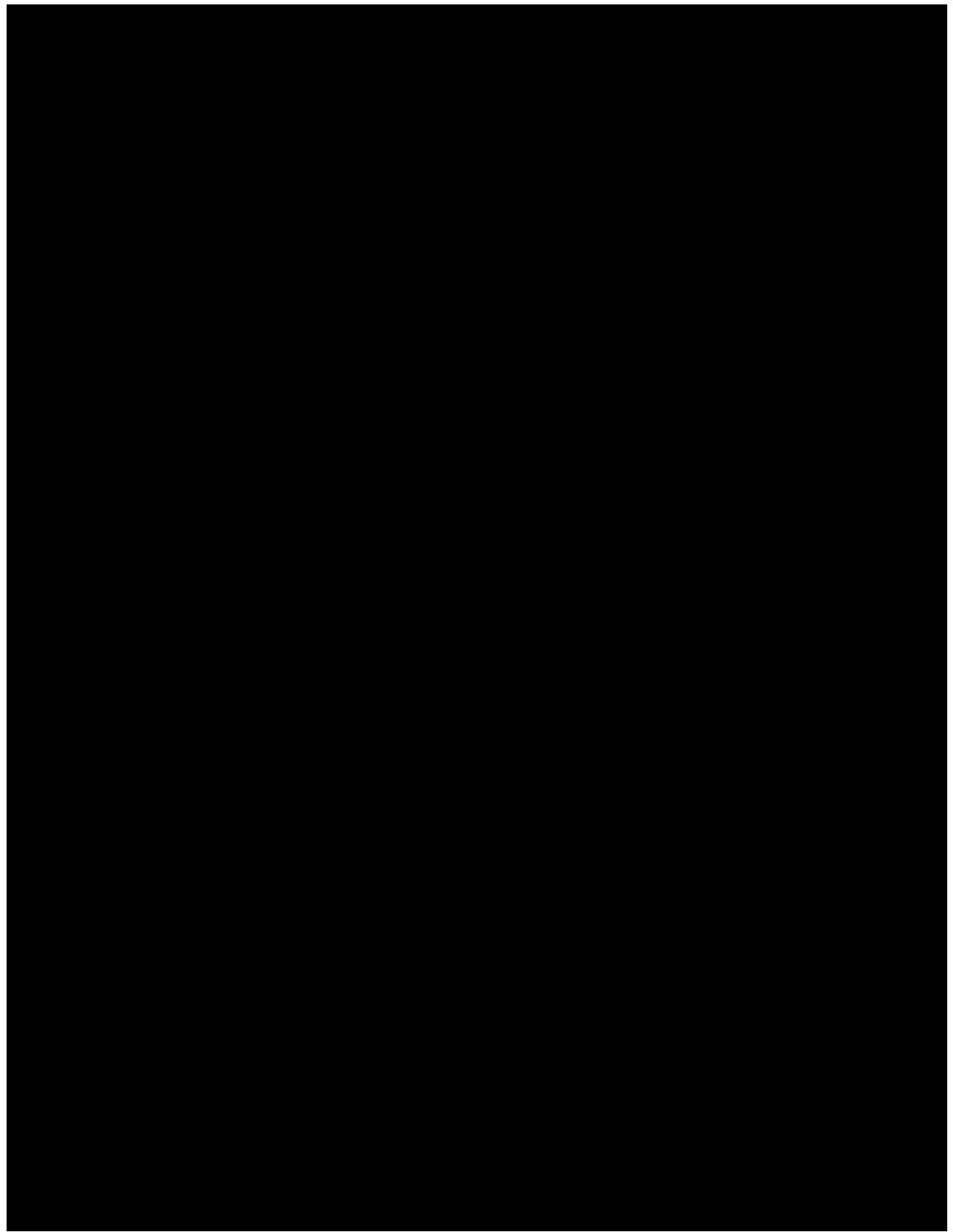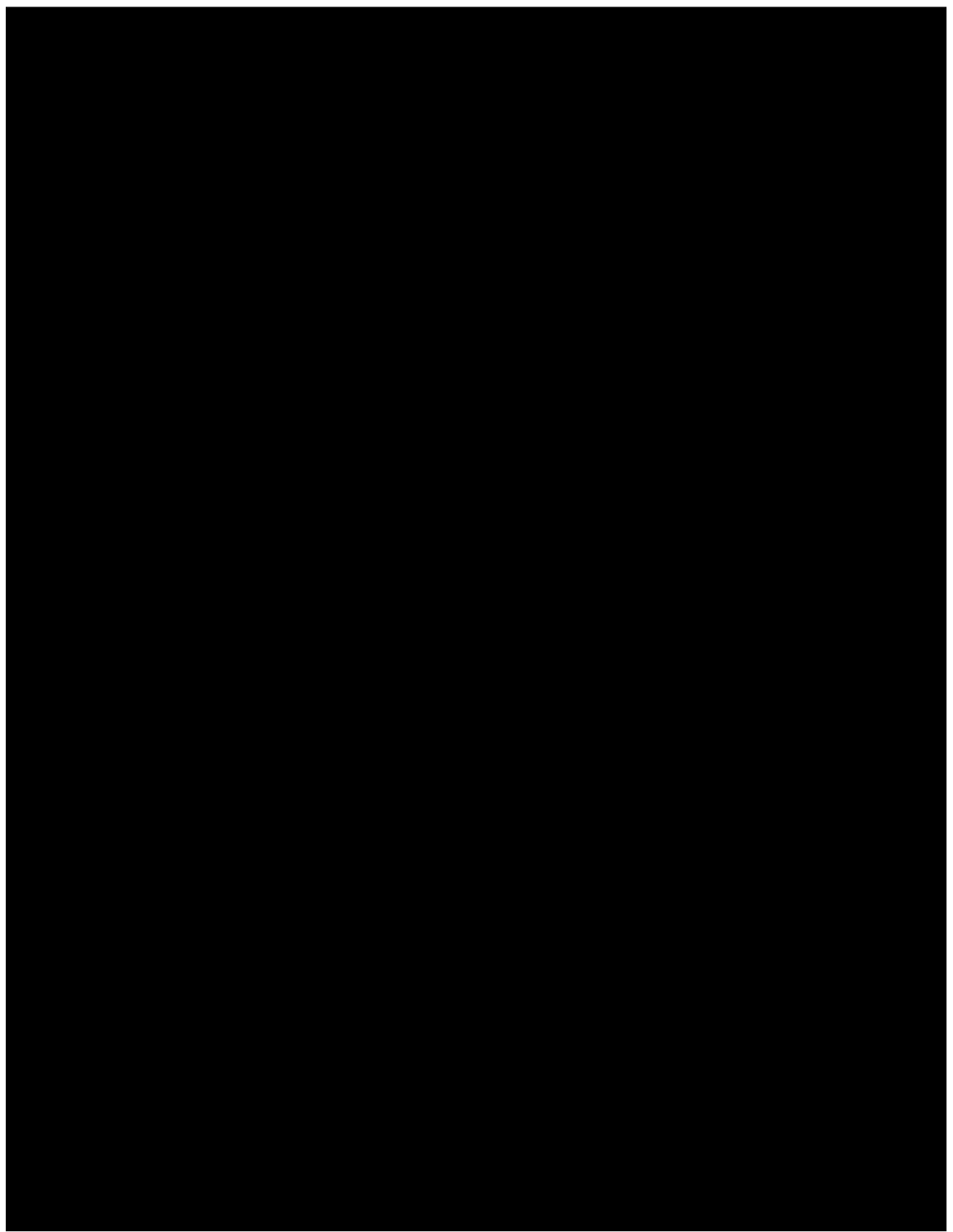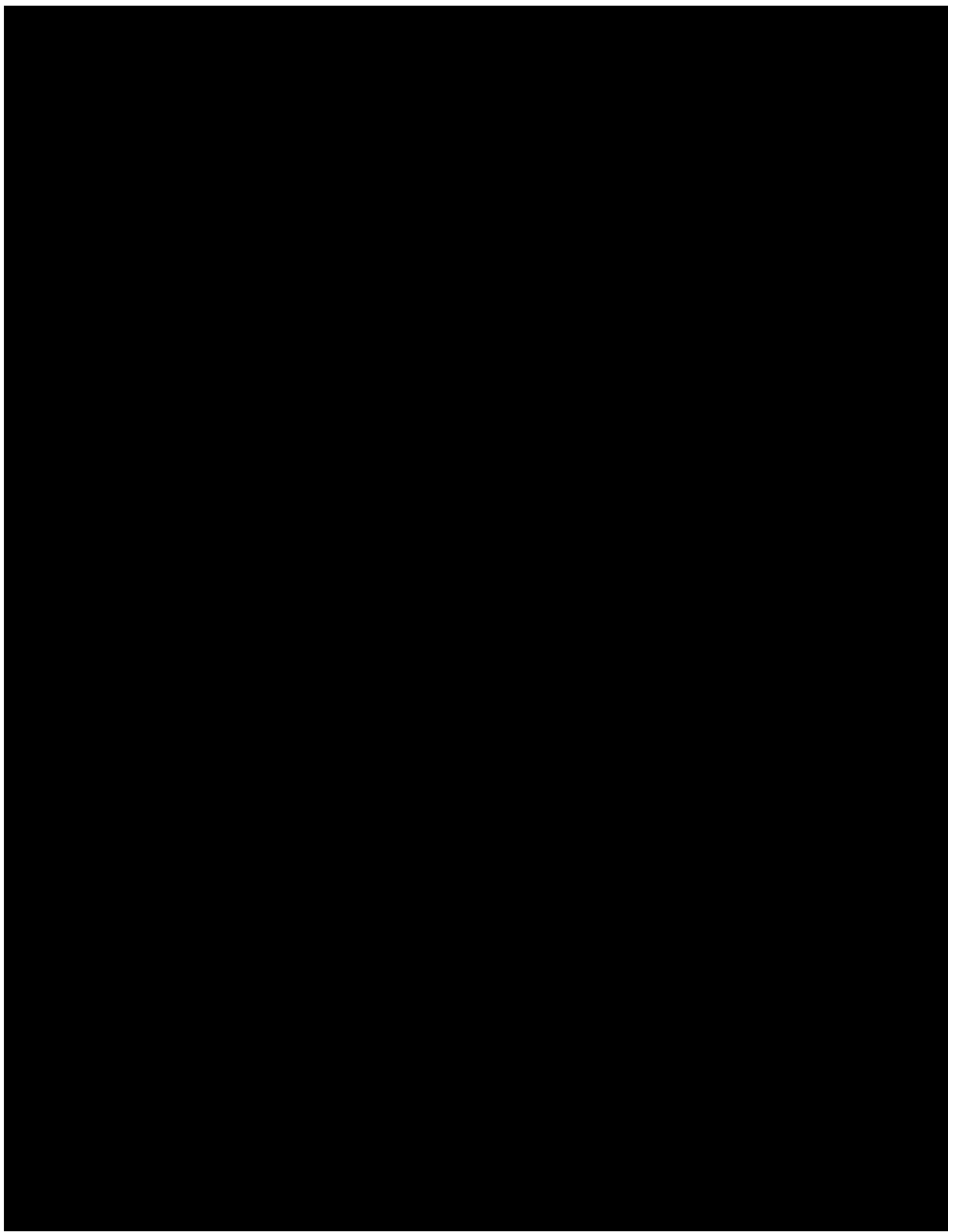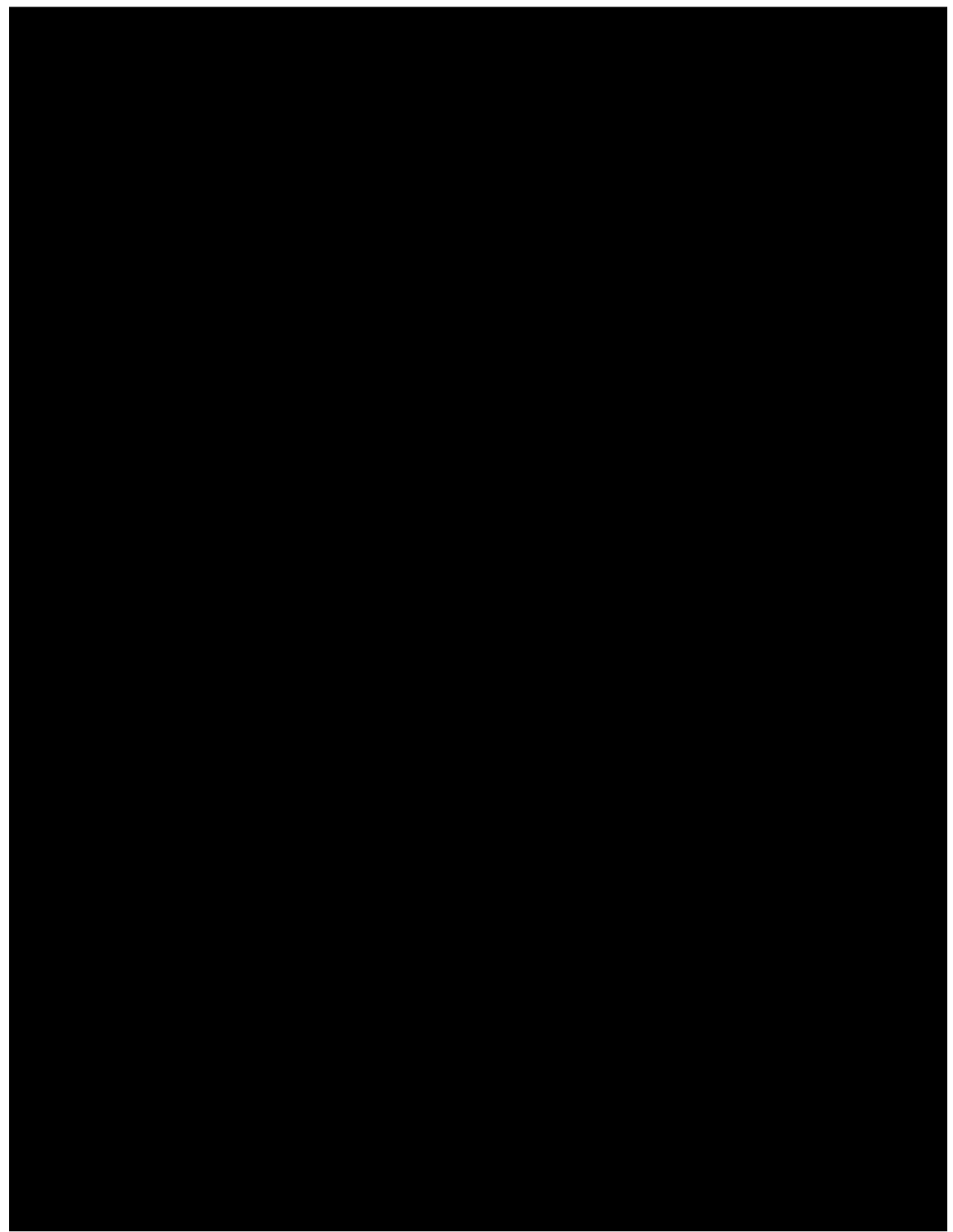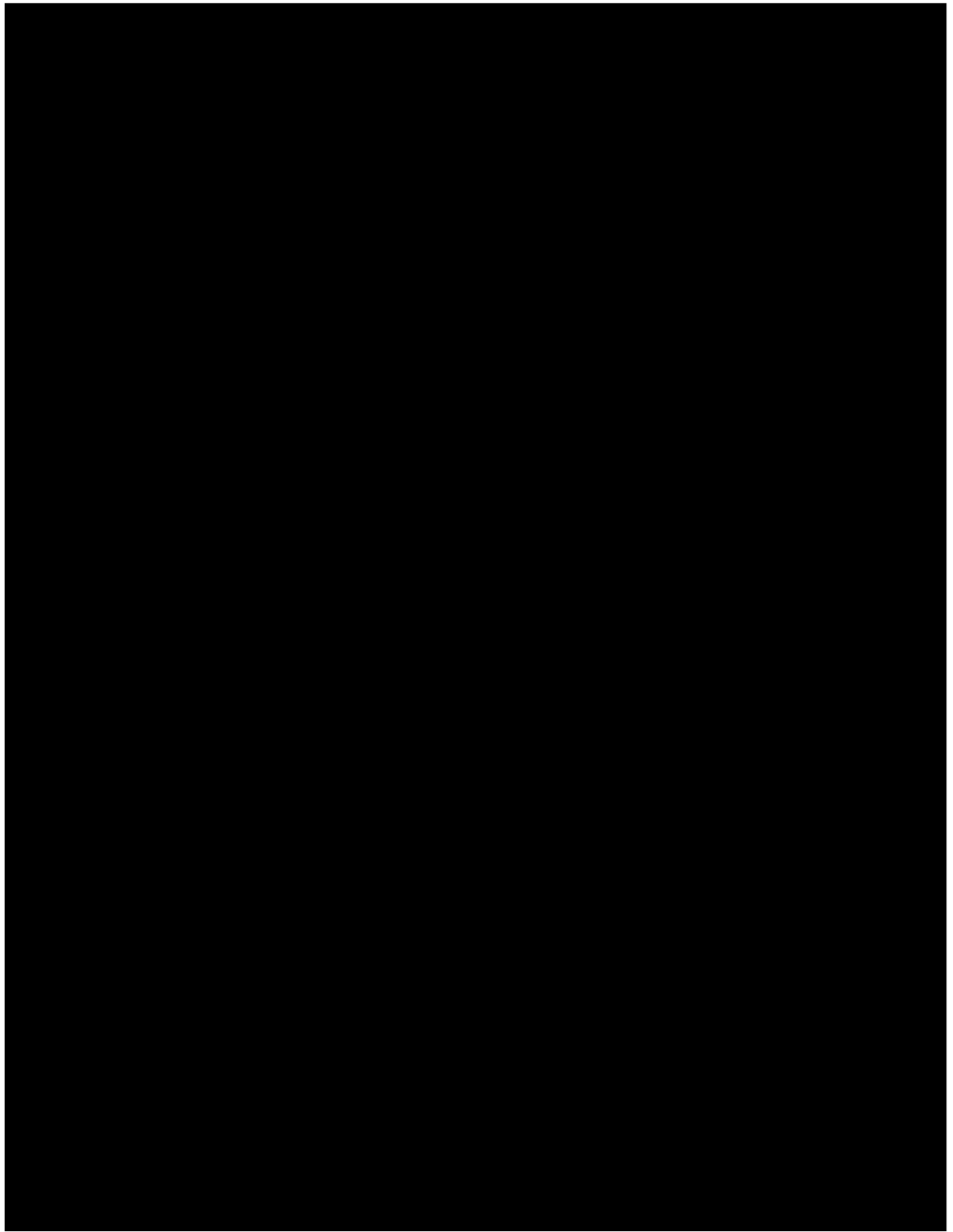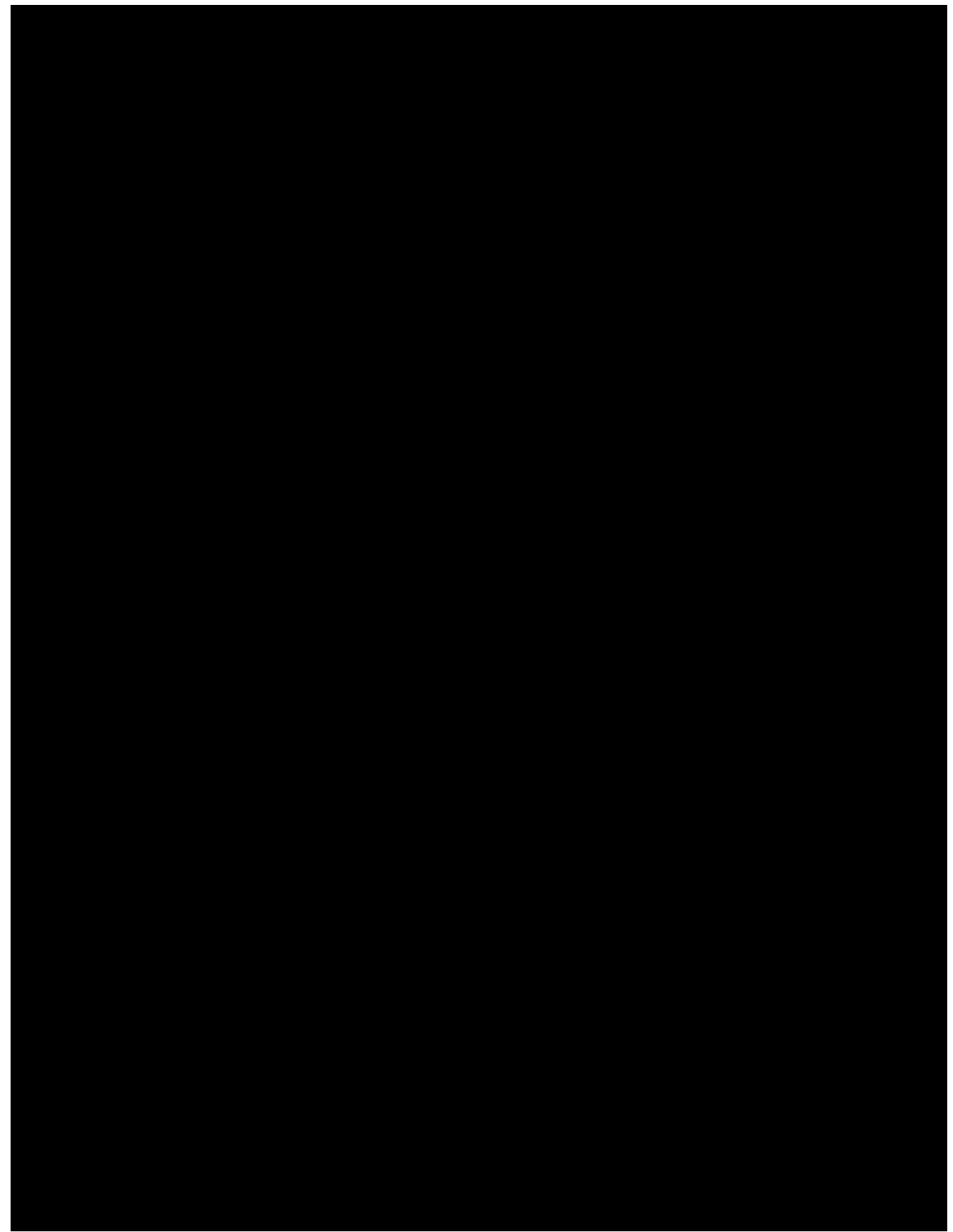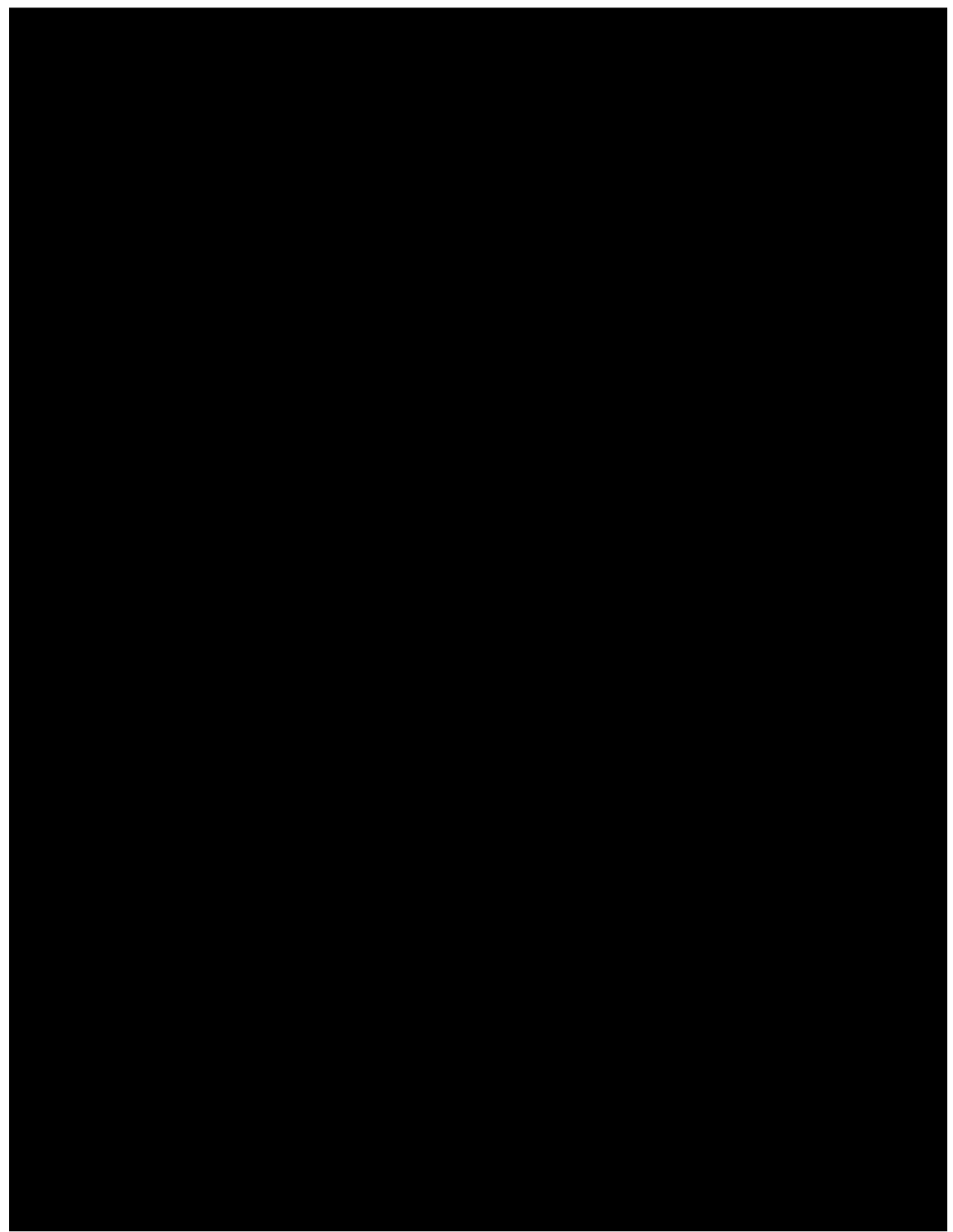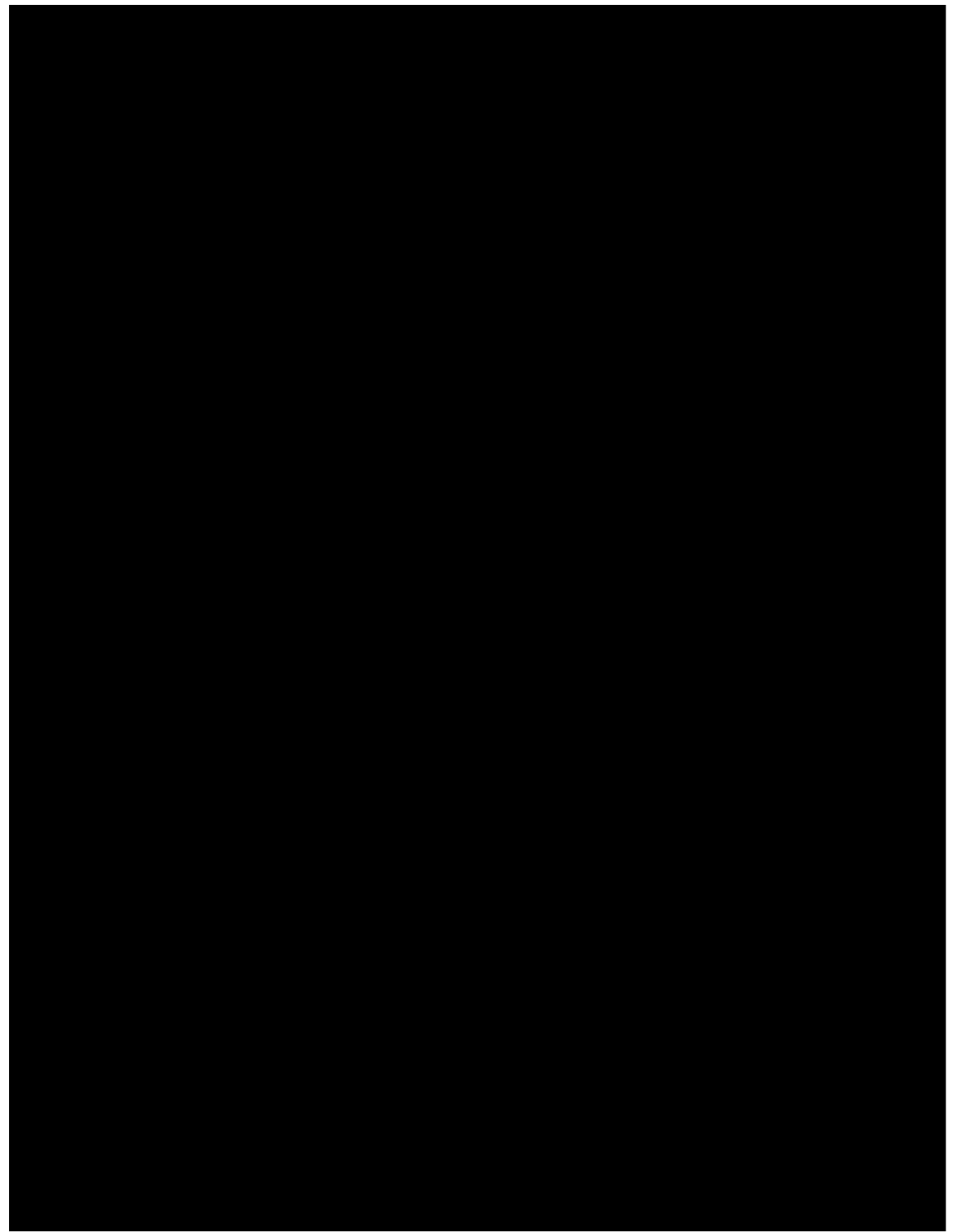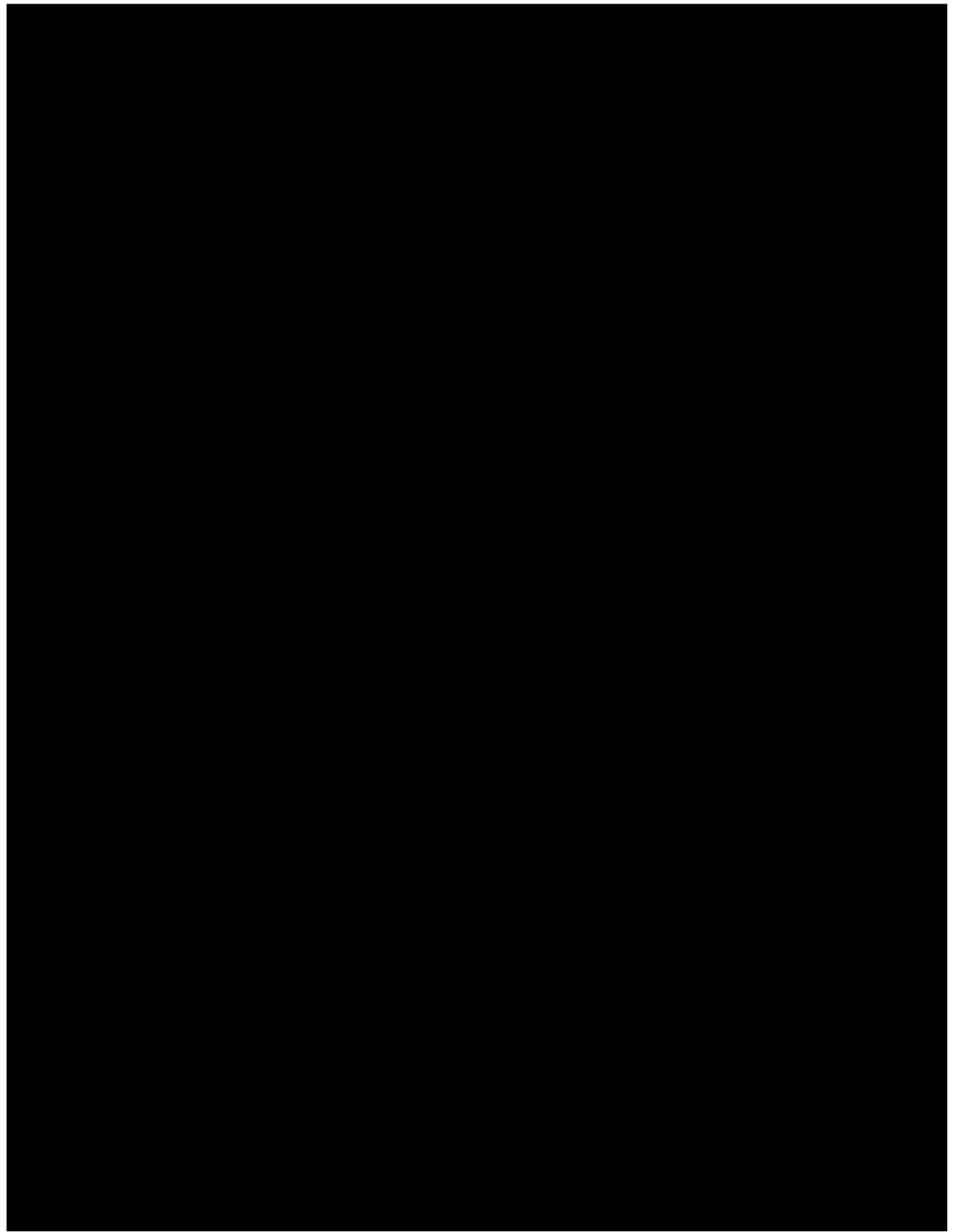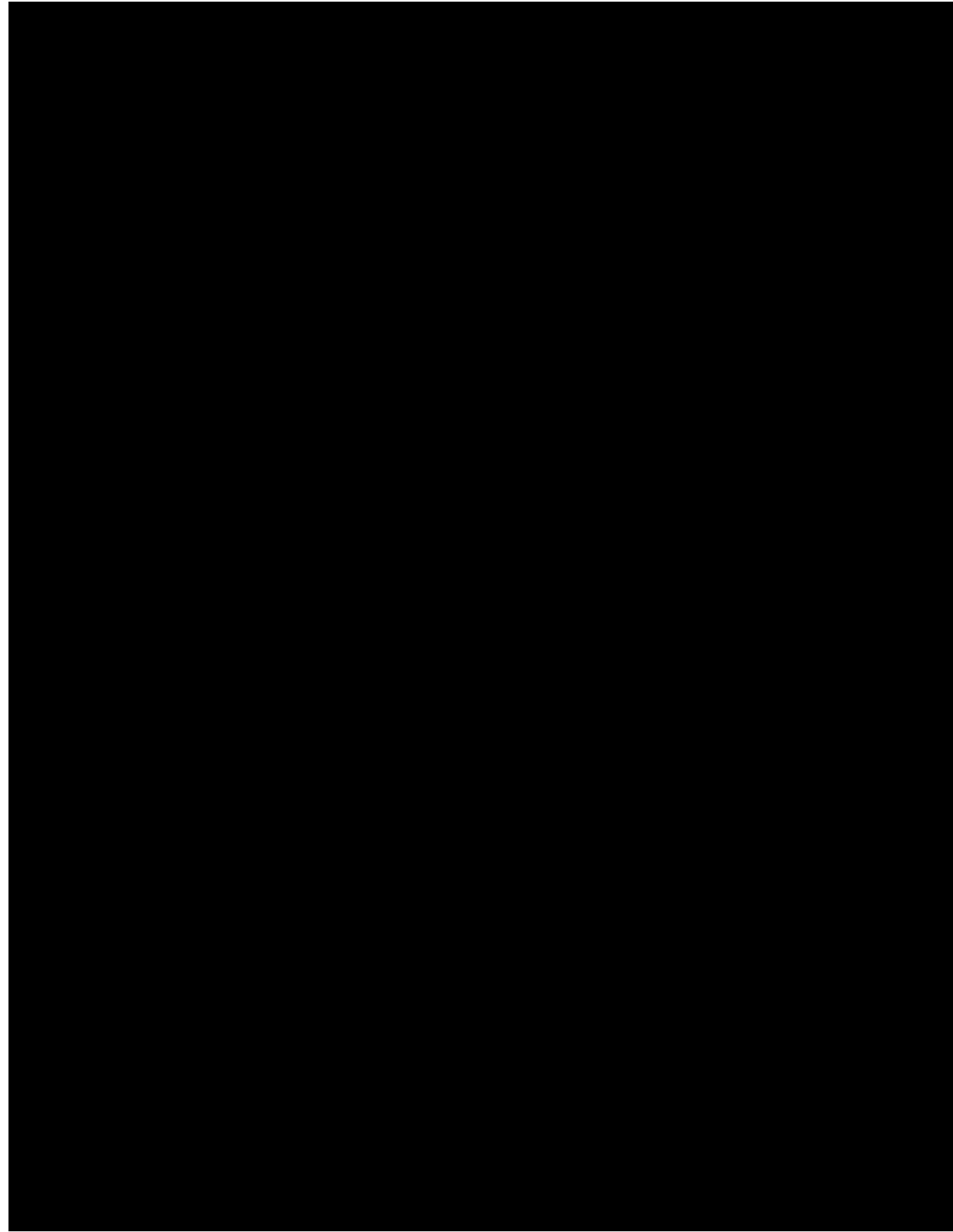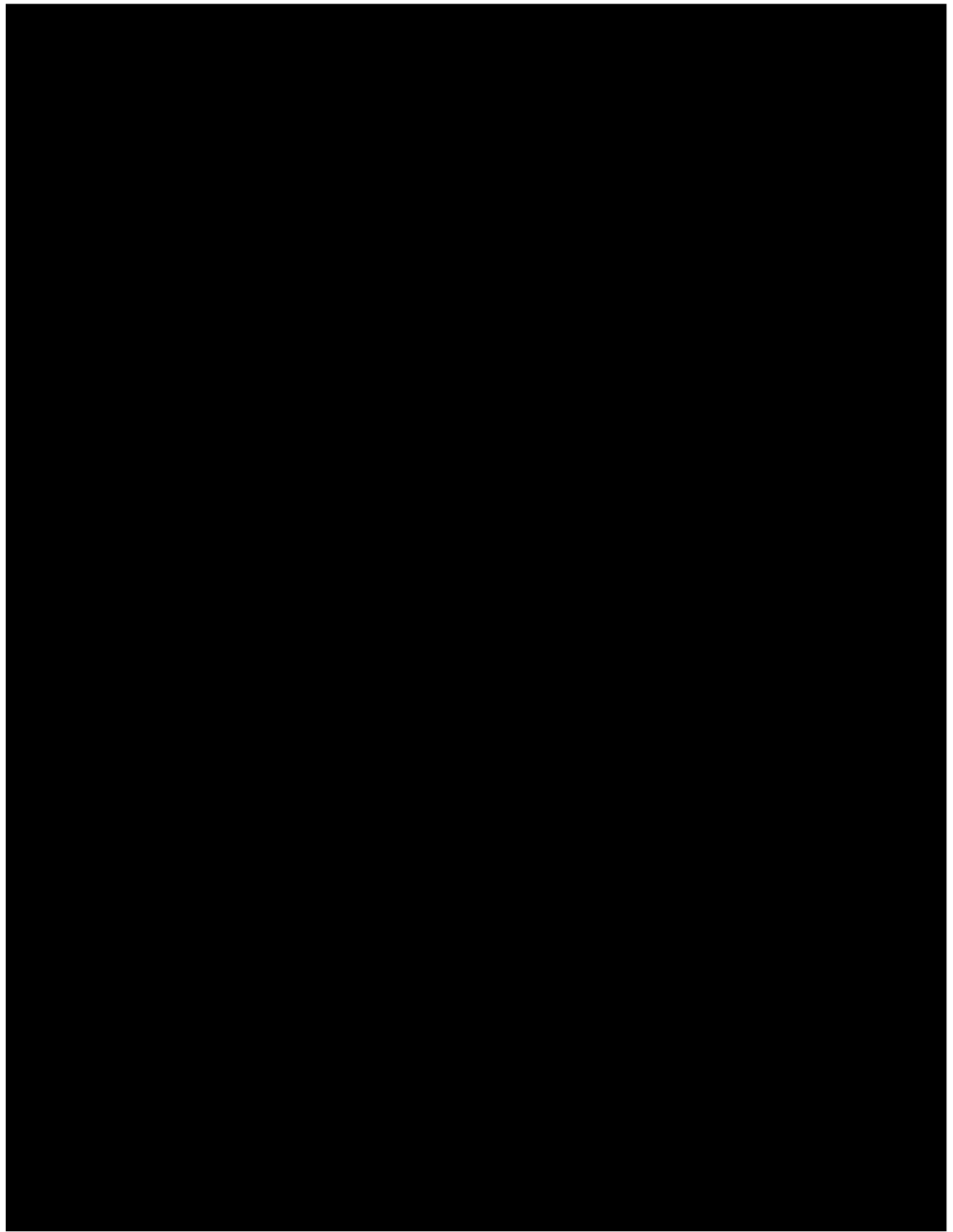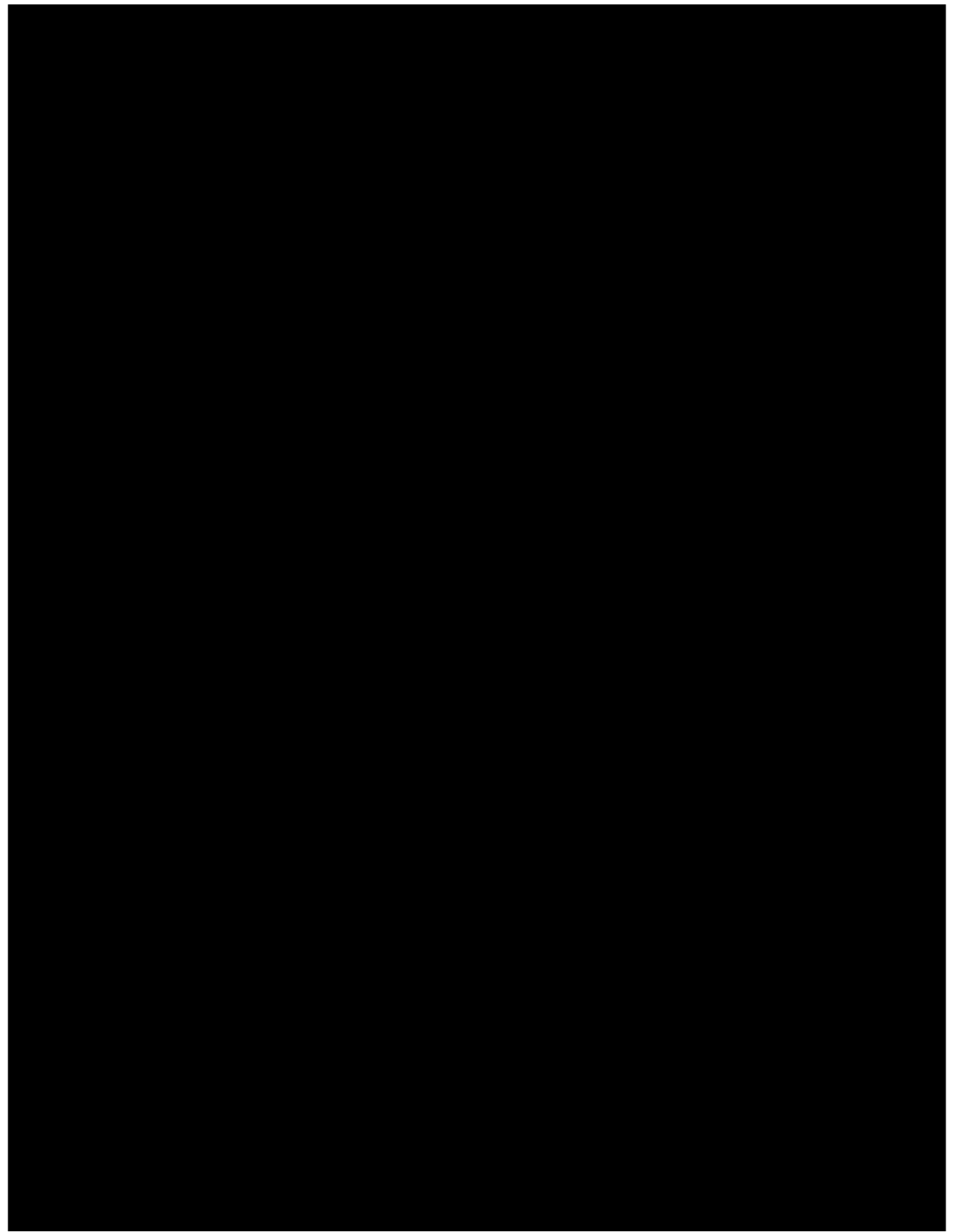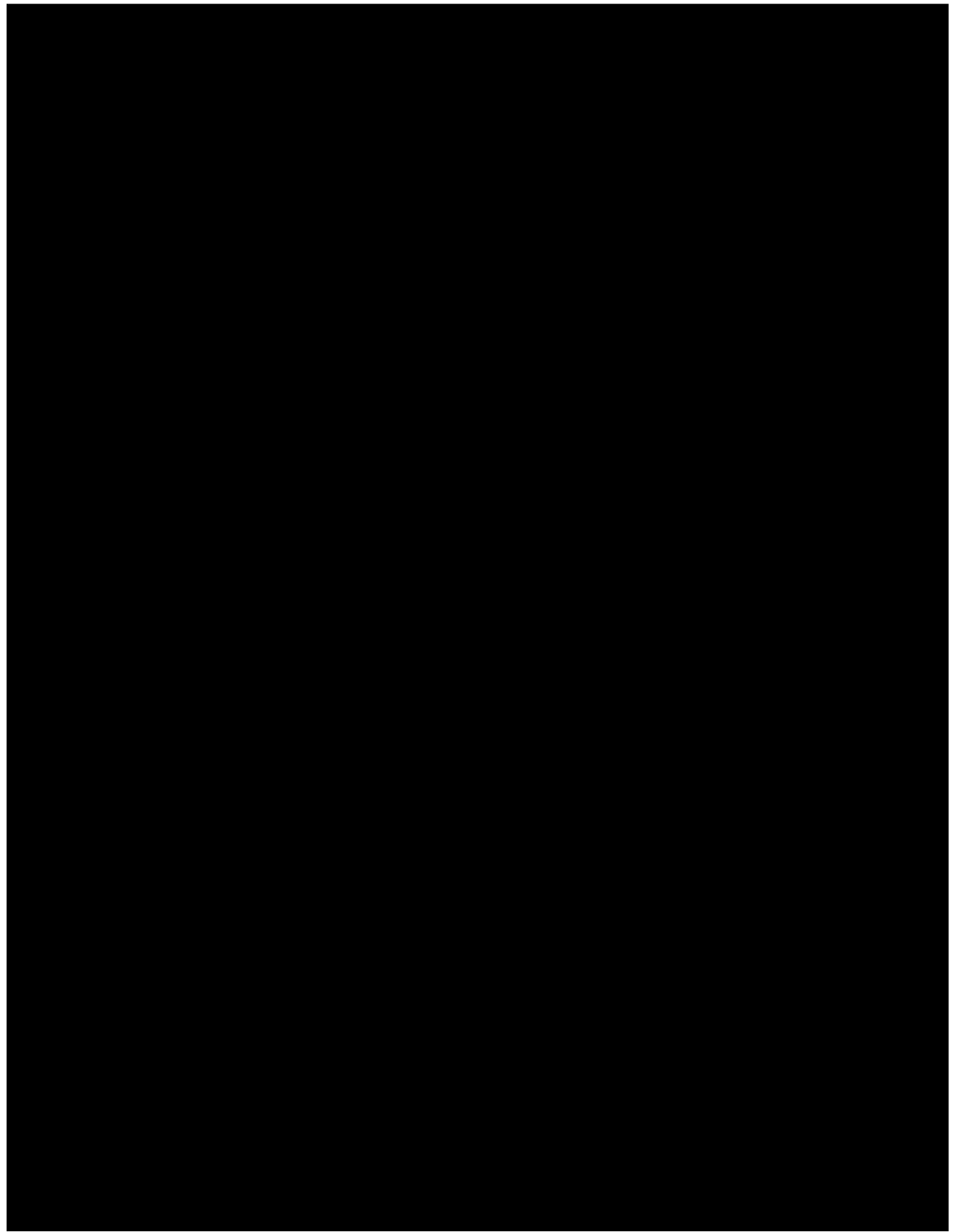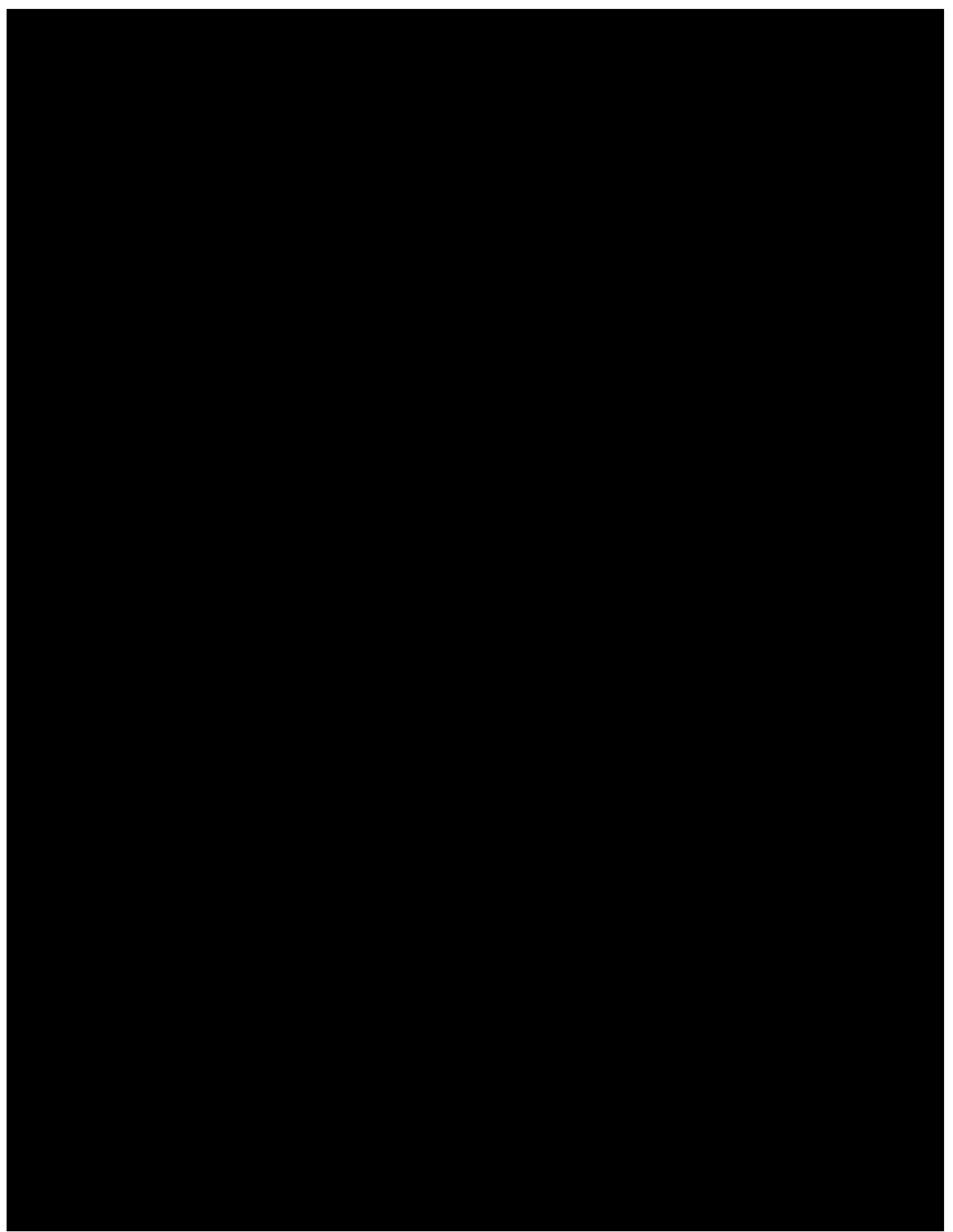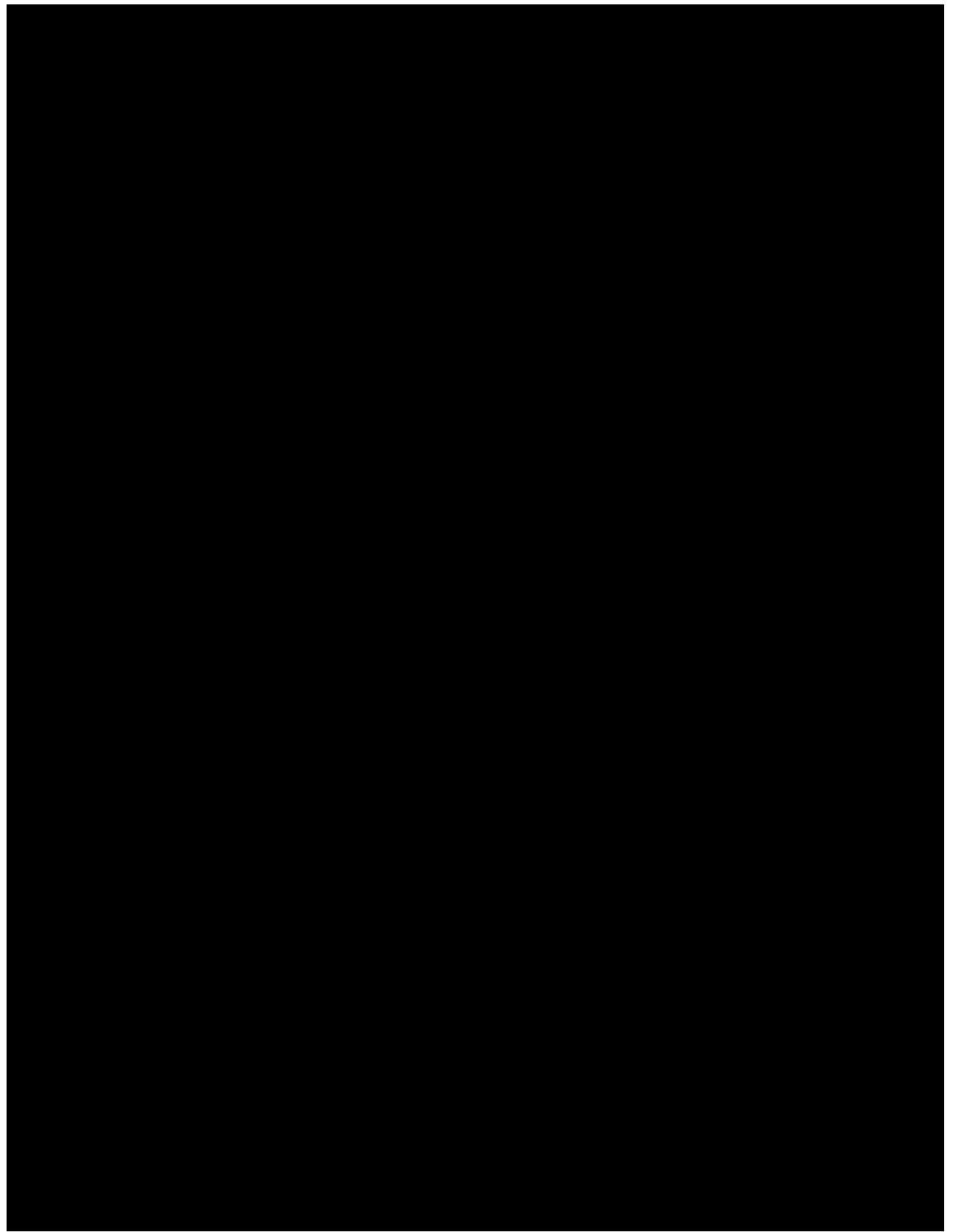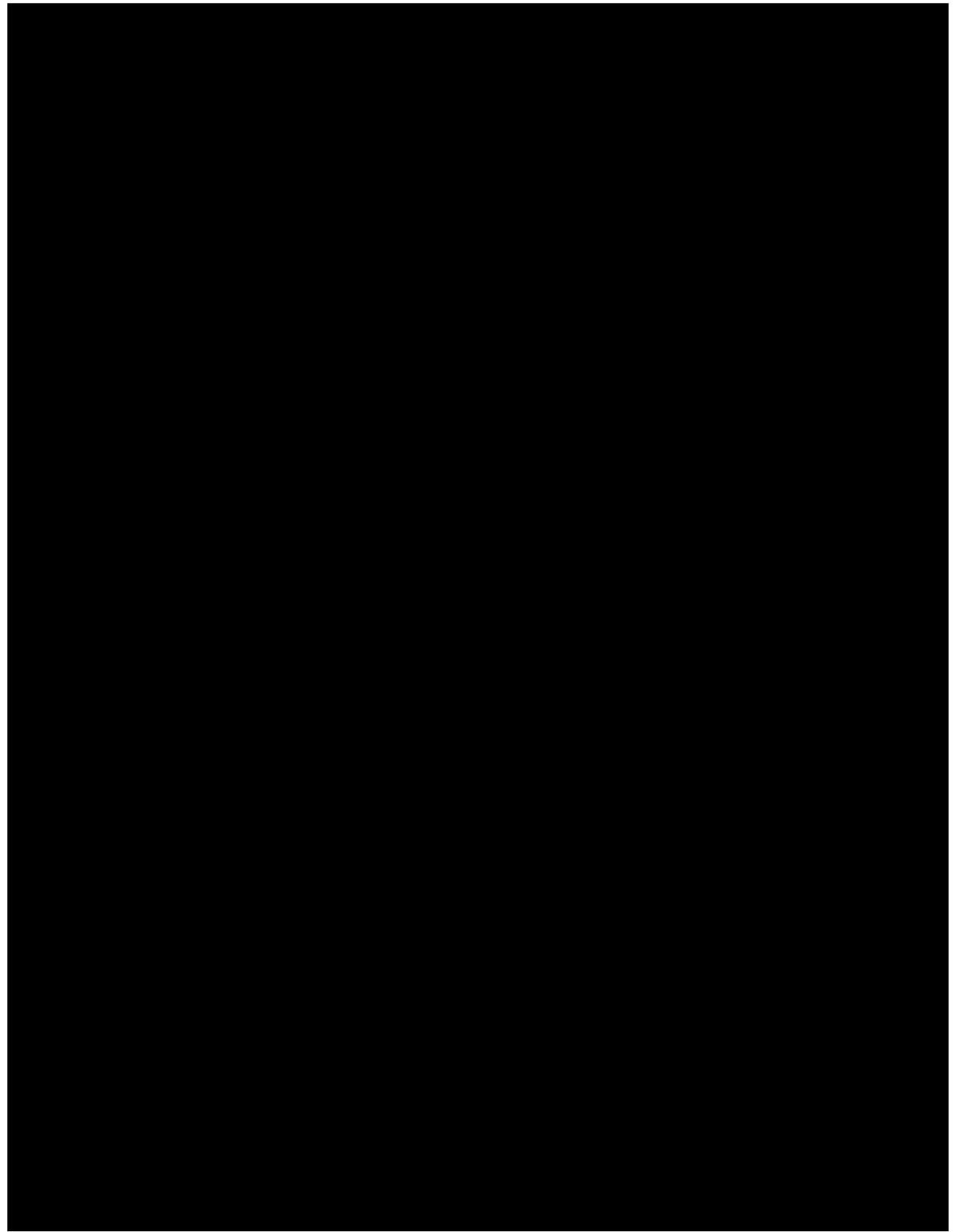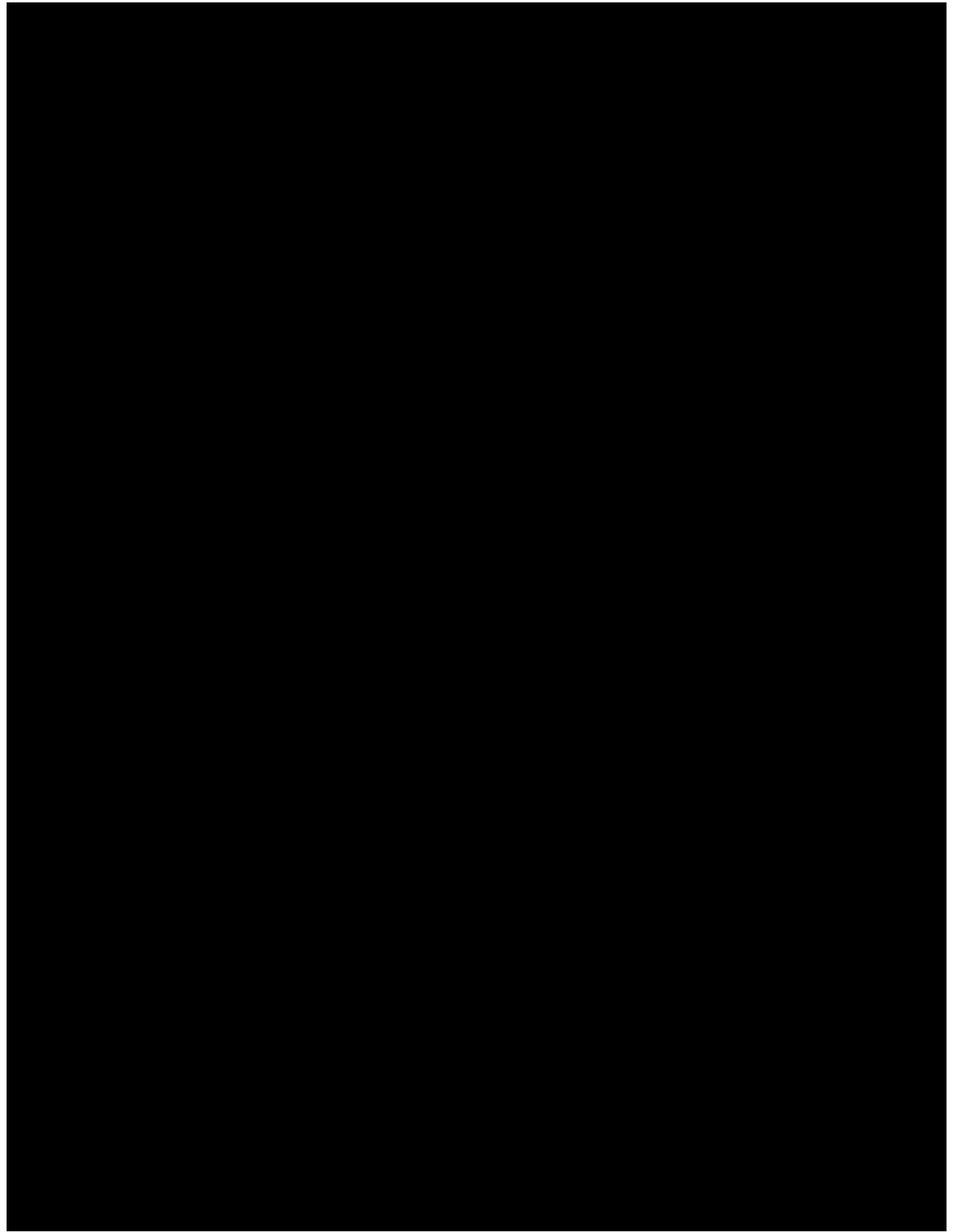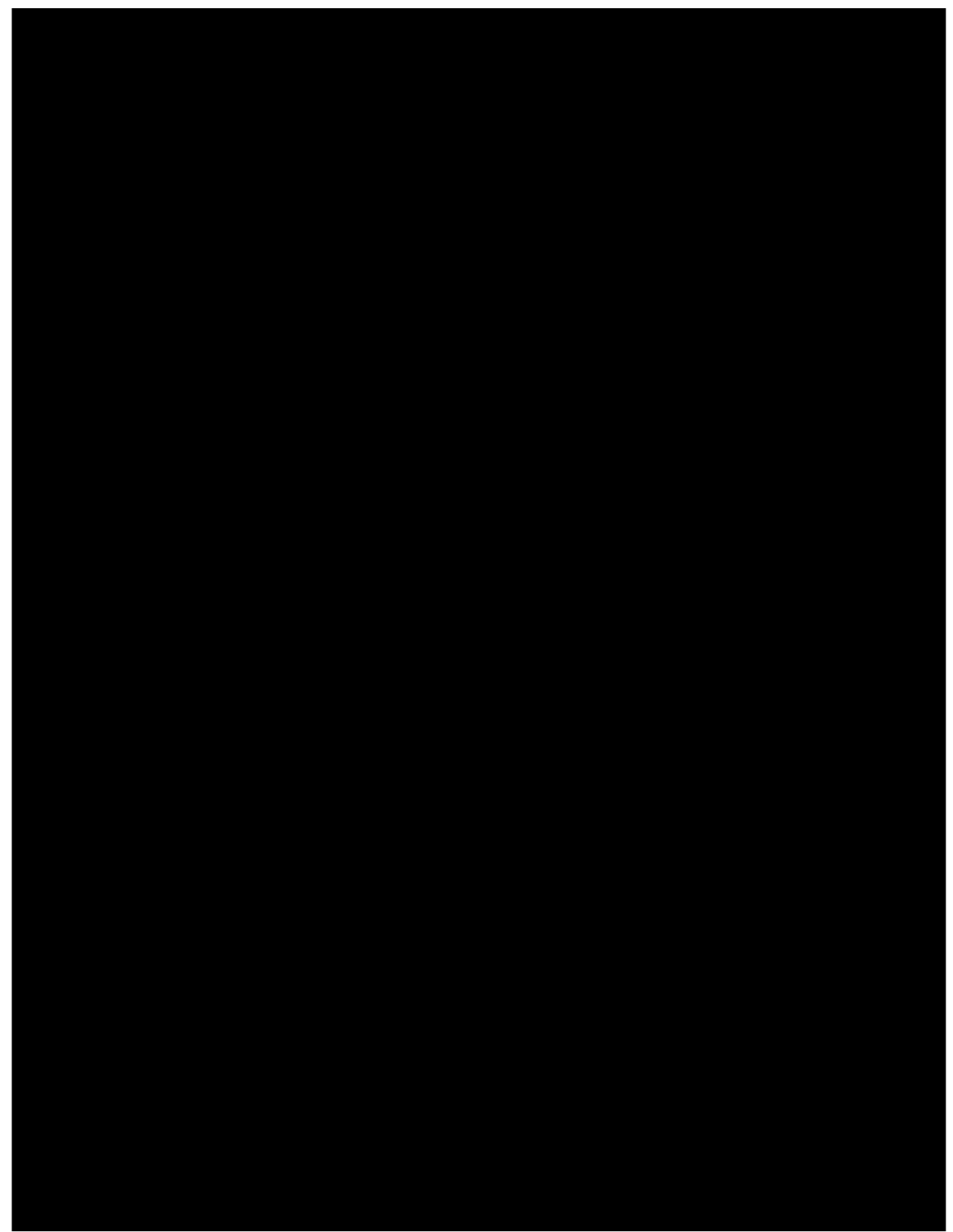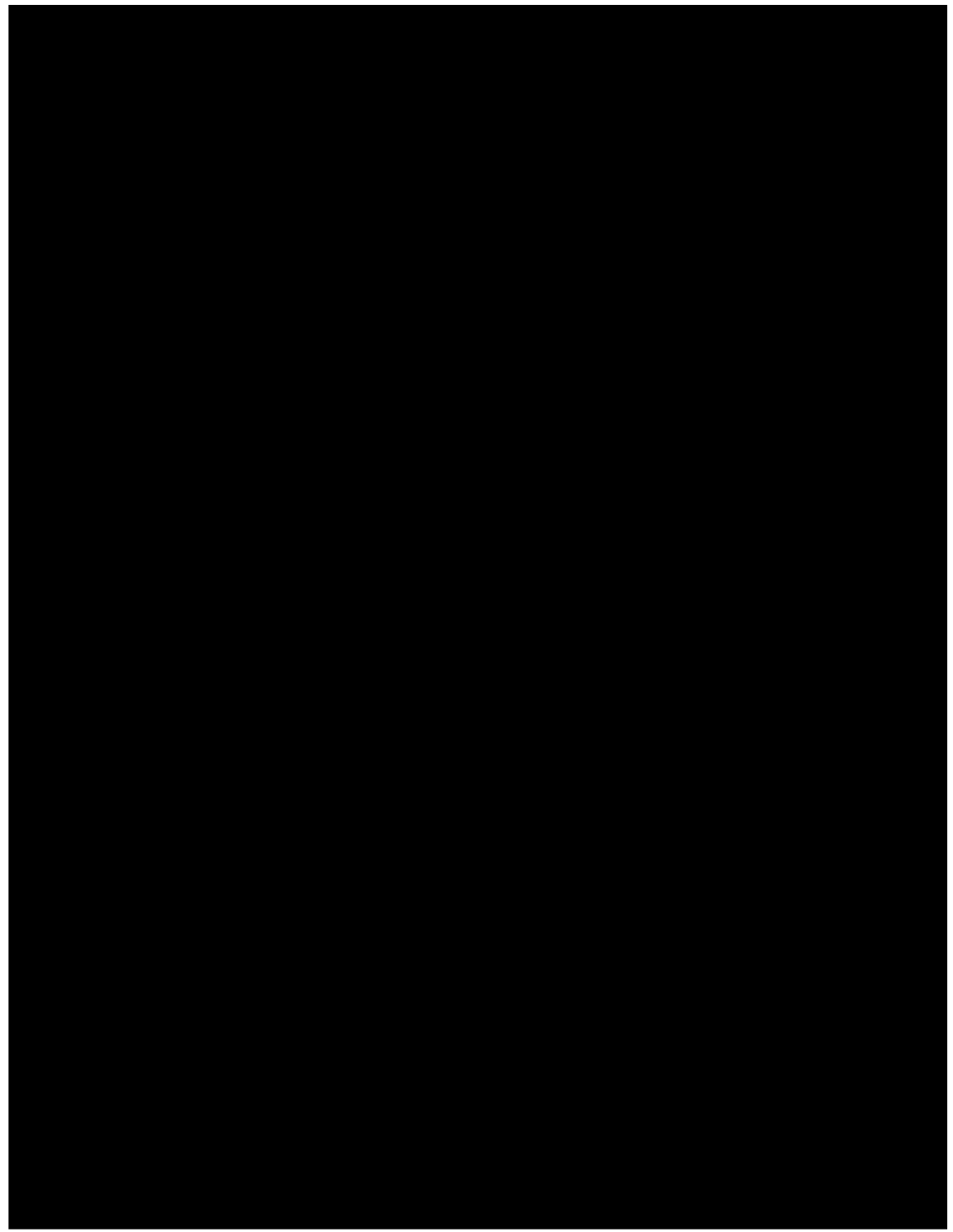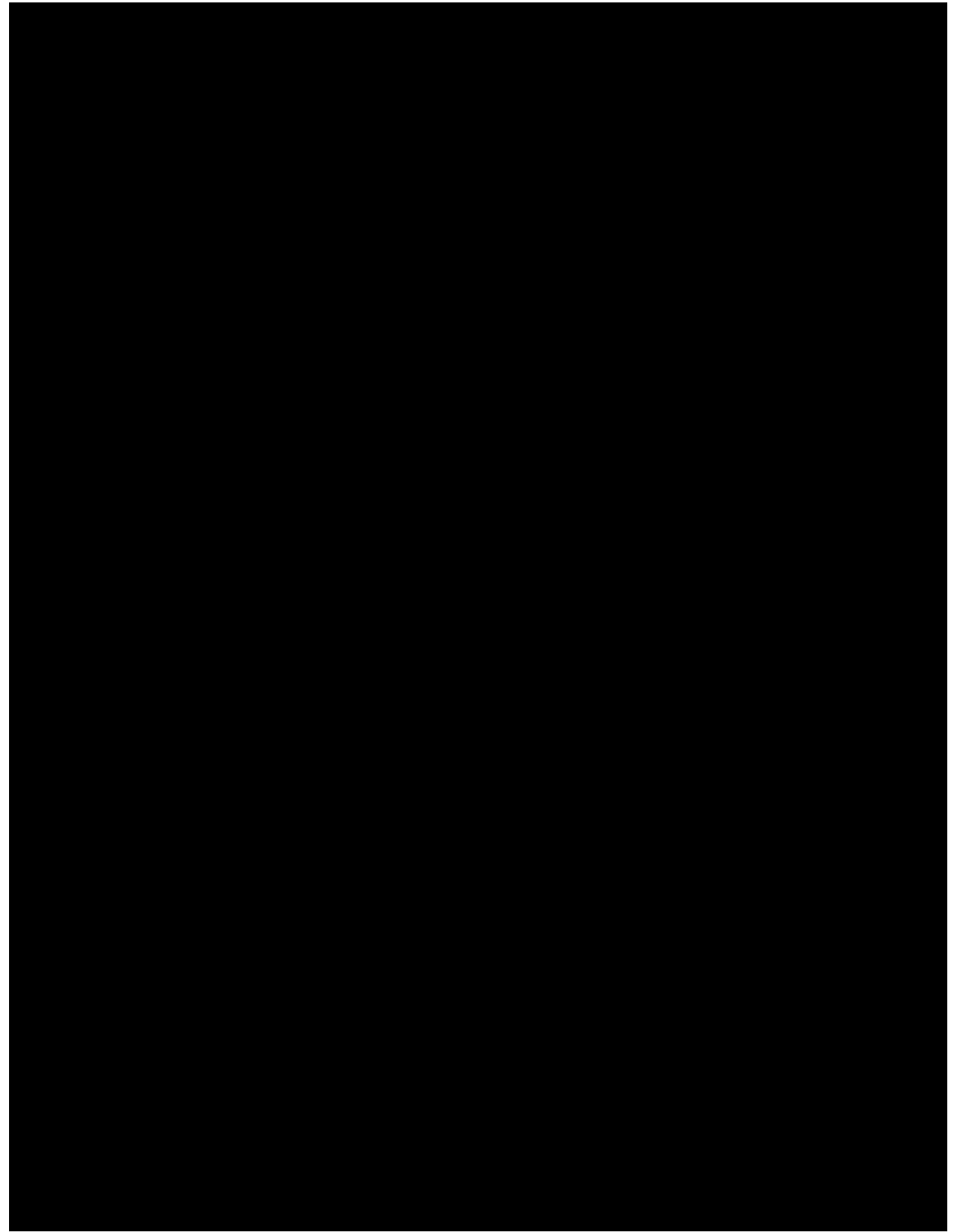## **CONSIDERATION OF ADDITIONAL LICENSE AWARD**

N.Y. Racing, Pari-Mutuel Wagering and Breeding Law ("Racing Law") Section 1367-a(4)(d) provides that the Commission may award additional licenses if it determines that such additional awards are in the best interests of the State. Section 7.5 of the RFA states that if the Committee determines that such aggregate revenue is higher than the aggregate revenue without the additional Platform Provider(s) and Operator(s) associated with such next-highest-scoring remaining Qualified Applicant, then the Committee shall recommend such Qualified Applicant as an additional Applicant for licensure. In accordance with these provisions, the Committee undertook an evaluation to consider the award of additional licenses.

Pursuant to Section 7.4 of the RFA, the Committee established the Final Tax Rate Matrix utilizing the highest tax rate for each scenario from the Selected Applicant(s). On October 18<sup>th</sup>, 2021, the Committee sent all Qualified Applicants the Final Tax Rate Matrix. Each Applicant was provided five business days to amend its Appendix B: Pricing Matrix to conform with the Final Tax Rate Matrix. All Qualified Applicants amended their Appendix B: Pricing Matrix to conform with the Final Tax Rate Matrix.

## **Evaluation Methodology**

Section 7.5 of the RFA requires the Committee to consider the highest scoring Qualified Applicant based on each Applicant's Technical Score. Only upon a determination that the licensing of that Applicant is in the best interest in the State can the Committee move to consider the next highest scoring Applicant.

In conducting the evaluation, the Committee considered the following factors; 1) the likelihood that the Selected Applicant would be able to achieve full market potential without additional licensees; 2) the likelihood that adding the next highest scoring Applicant would result in a larger aggregate market; and 3) the impact on long-term revenue to the State by adding the next highest scoring Applicant.

The Committee reviewed the market analysis materials submitted by the Applicants, in addition to its own supplemental analysis, to determine whether the aggregate revenue to the State is higher than the aggregate revenue without the additional Platform Provider(s) and Operator(s) associated with the next-highest-scoring remaining Qualified Applicant. While the Committee utilized the market analysis materials submitted by the Applicants, such materials were viewed in the light that such materials were likely prepared in a manner to advance the Applicant's position rather than provide independent analysis.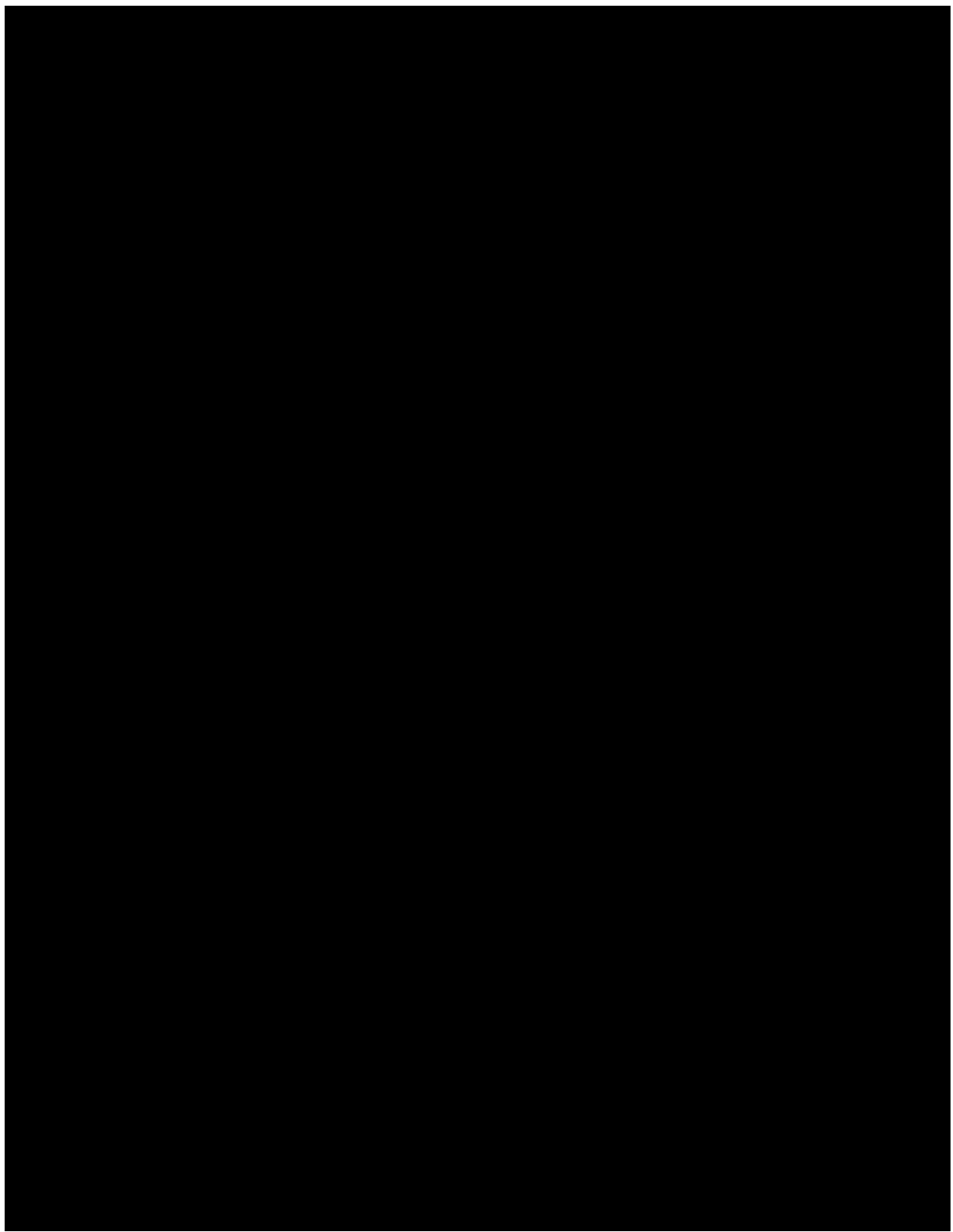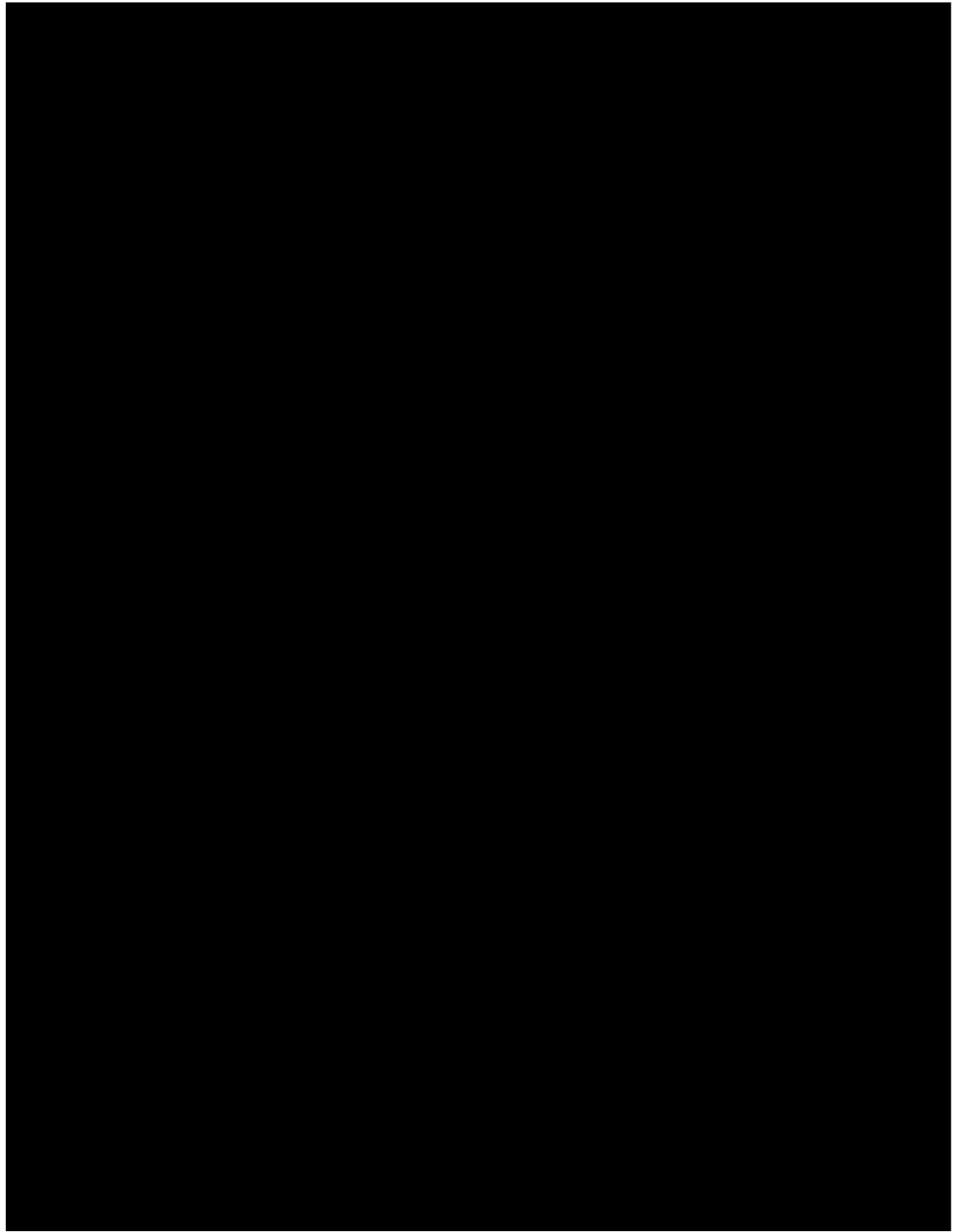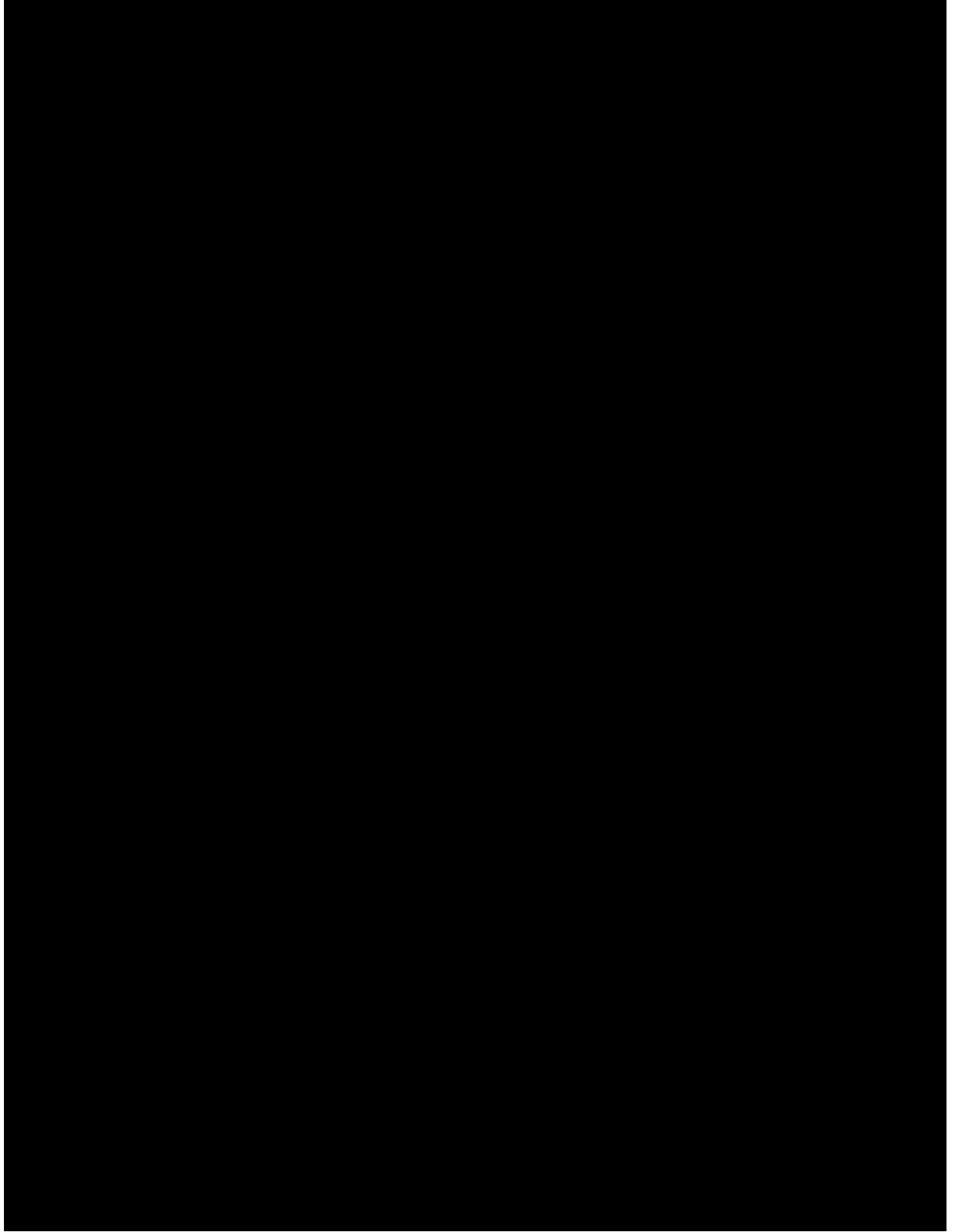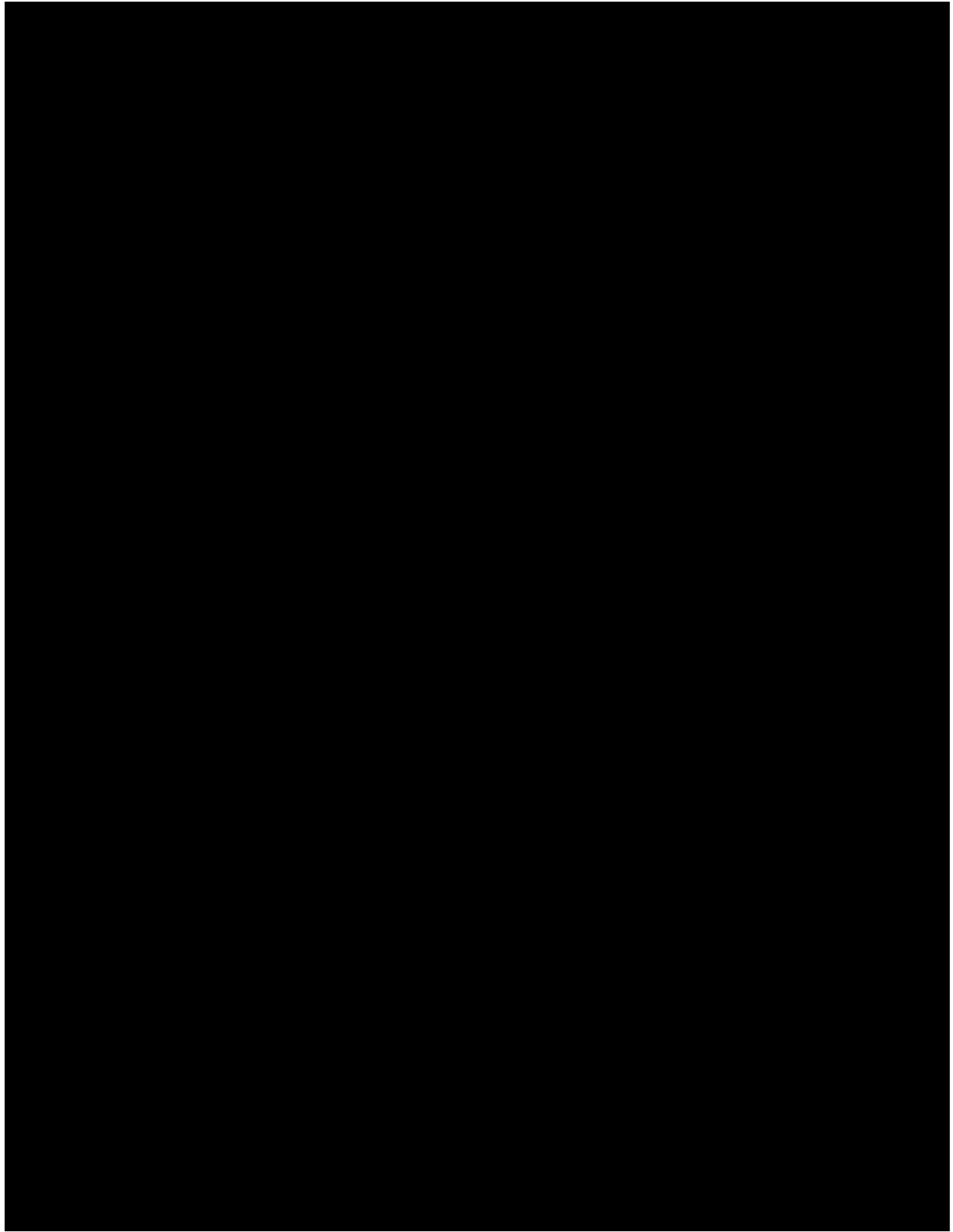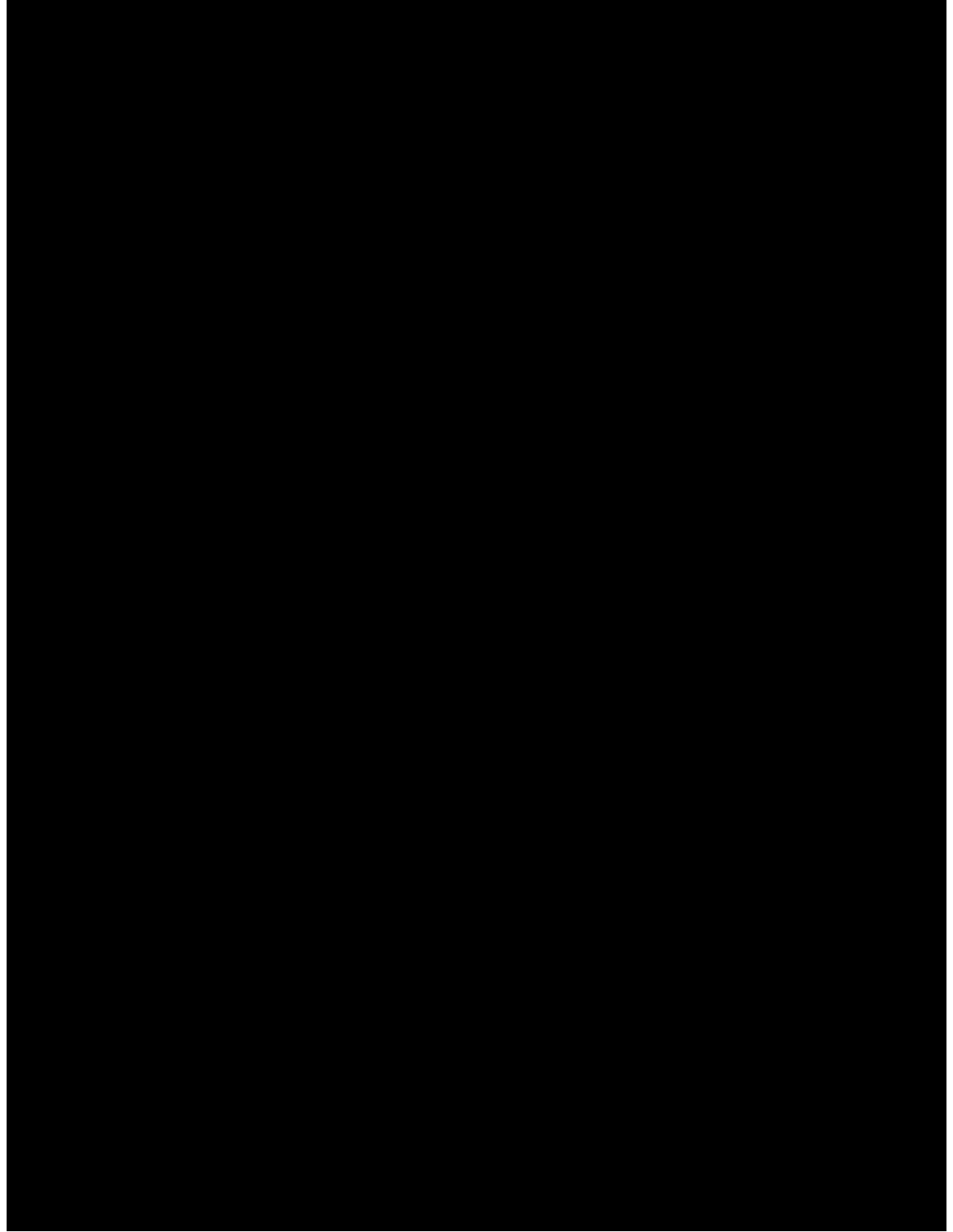